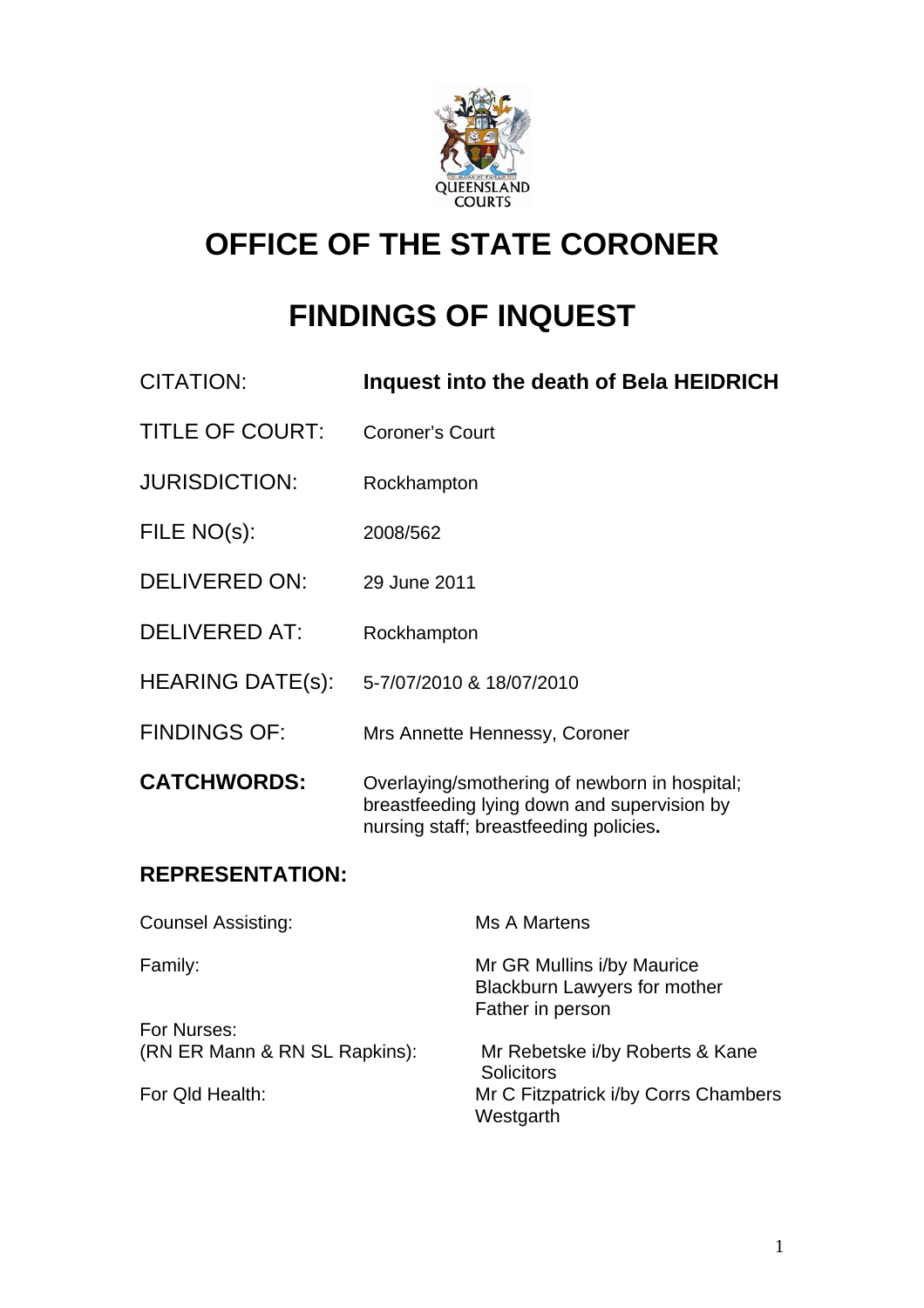These findings seek to explain, as far as possible, how the death of Bela Heidrich occurred on 28 February 2008. Consequent on the court hearing the evidence in this matter where learnings indicate that changes can be made to improve safety and changes to departmental practice, recommendations may be made with a view to reducing the likelihood of a similar incident occurring in future.

### *THE CORONER'S JURISDICTION*

- 1. The coronial jurisdiction was enlivened in this case due to the death falling within the category of "*healthcare-related death"* under the terms of s8 of the Act. A Coroner has jurisdiction to investigate the death under Section 11(2), to inquire into the cause and the circumstances of a reportable death and an Inquest can be held pursuant to s28.
- 2. A Coroner is required under s45(2) of the Act when investigating a death, to find, if possible:
	- the identity of the deceased,
	- how, when and where the death occurred, and
	- what caused the death.
- 3. An Inquest is an inquiry into the death of a person and findings in relation to each of the matters referred to in section 45 are delivered by the Coroner. The focus of an Inquest is on discovering what happened, informing the family and the public as to how the death occurred, but not on attributing blame or liability to any particular person or entity.
- 4. The Coroner also has a responsibility to examine the evidence with a view to reducing the likelihood of similar deaths. Section 46(1) of the Act, authorises a Coroner to "*comment on anything connected with a death investigated at an Inquest that relates to* – *(c) ways to prevent deaths from happening in similar circumstances in the future."* Further, the Act prohibits findings or comments including any statement that a person is guilty of an offence or civilly liable for something.
- 5. Due to the proceedings in a Coroner's court being by way of inquiry rather than trial, and being focused on fact finding rather than attributing guilt, the Act provides that the Court may inform itself in any appropriate way (section 37) and is not bound by the rules of evidence. The rules of natural justice and procedural fairness apply in an Inquest. The civil standard of proof, the balance of probabilities, is applied.
- 6. All interested parties can be given leave to appear, examine witnesses and be heard in relation to the issues in order to ensure compliance with the rules of natural justice. In this matter, Bela's family, Rockhampton Hospital and Queensland Health, and the Nurses who provided care to Bela and her mother, Zelia Blomfield, were represented at the Inquest.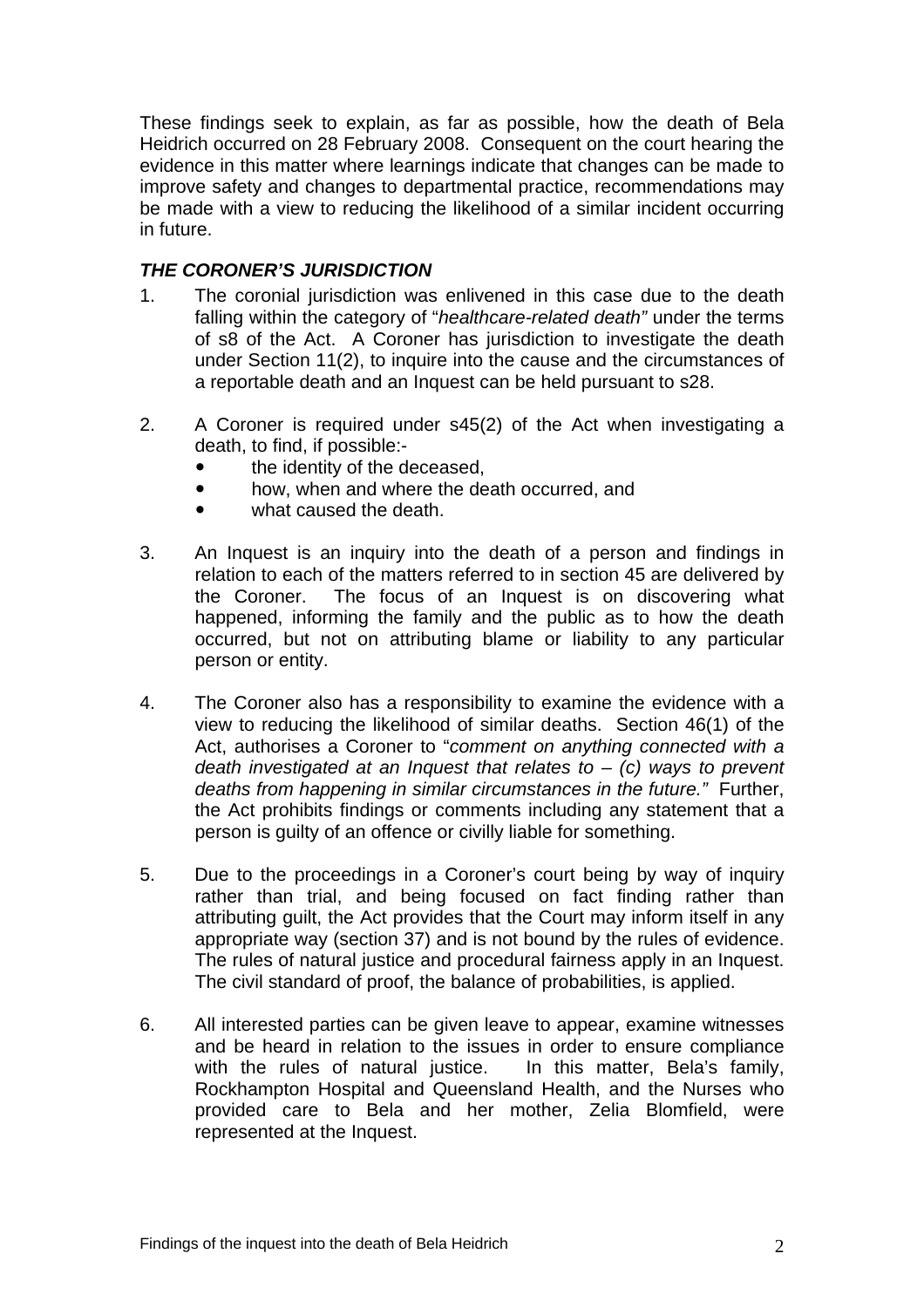7. I will summarise the evidence in this matter. All of the evidence presented during the course of the Inquest, exhibits tendered and submissions made have been thoroughly considered even though all facts may not be specifically commented upon.

## **Definitions**

- 8. Co-sleeping is the practice of an infant and parent/s sleeping together on a shared sleep surface, most commonly a bed.
- 9. Bed-sharing is the practice where an infant is taken into a bed with a parent for purposes other than sleep (for example breast-feeding or cuddling) and without the intention to co-sleep. Bed-sharing becomes co-sleeping once either the infant and/or caregiver fall asleep.

#### **Issues**

- 10. The issues which were considered during the inquest were:
	- (A) whether anything during Zelia's labour that could've contributed to Bela's outcome;
	- (B) whether the decision to allow Zelia to breastfeed in bed was appropriate in the circumstances;
	- (C) whether appropriate monitoring was conducted of Zelia and Bela when they were breastfeeding in bed;
	- (D) whether appropriate policies and procedures were in place at the time with respect to this issue, and whether appropriate changes have been made to the policies by the hospital.

# *THE EVIDENCE*

#### **Zelia's Pregnancy, Labour and Birth of Bela**

- 11. Prior to falling pregnant Zelia had been a regular smoker and she continued to smoke during pregnancy to a reduced extent. Zelia attended all antenatal appointments as required. She received a package of information that contained information about breastfeeding but not about either co-sleeping or bed-sharing. At the Inquest, her stated intention was to breastfeed Bela once she took her home, but not in bed to avoid the dangers of falling asleep together.
- 12. On the evening of 26 February 2008 at approximately 10pm, Zelia, who was 39 weeks pregnant, commenced labour. At approximately 2- 2.30am on 27 February 2008 she called the midwife and was told it was likely she was in labour however not to attend the hospital until she needed pain relief or the contractions were 5 minutes apart. Zelia subsequently presented to the Rockhampton Hospital on the morning of 27 February 2008 and was admitted at approximately 7.30am. Zelia's sister Samarah Blomfield and partner (Bela's father) Andrew Heidrich were present during most of the labour.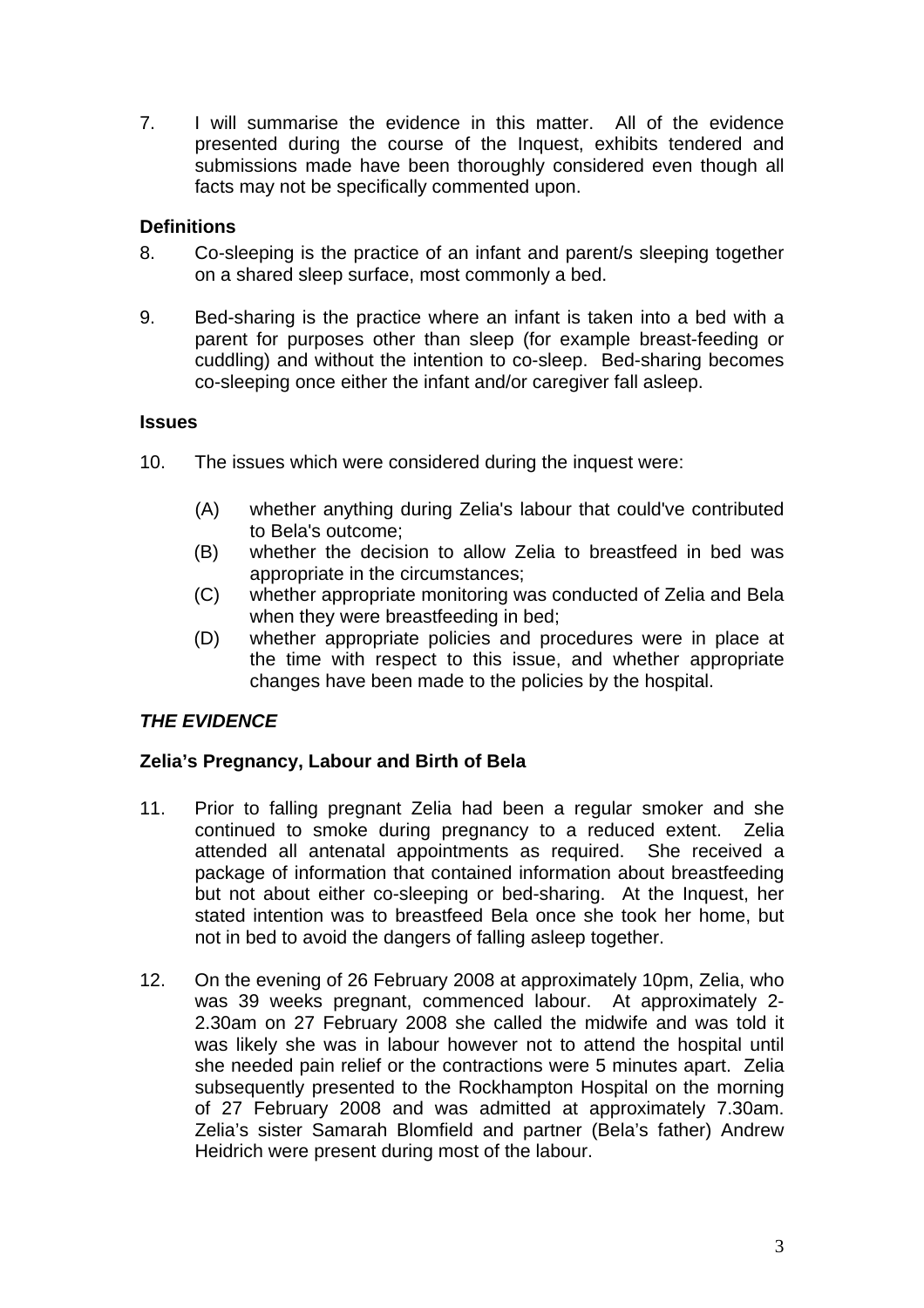- 13. During her labour, Zelia was given pethidine for pain relief and subsequently, an epidural. Zelia's medical records indicate that during the prolonged second stage of labour, lasting about 3 hours, meconium liquor was present and there were signs of foetal distress. Zelia gave birth to Bela Heidrich at 2.02am on 28 February 2008. Bela's Apgar scores were 9 at 1 and 5 minutes, indicating she was healthy.
- 14. The evidence from Zelia, Andrew and Samarah was relatively consistent regarding the timeline of events following Bela's birth. After Bela was born, Bela was placed on Zelia's belly, she was then wrapped and Andrew and Samarah held Bela. Student Midwife (SN) Mann noticed Bela was still making some gurgling noises so she gently suctioned Bela's mouth. The family's recollection is that Bela was taken to be weighed and measured and to receive her vaccinations. She was also bathed at that time. Whilst this was being done Zelia had a shower where she vomited, but was feeling better afterwards. SN Mann also recalled Zelia was in the shower whilst Bela's vaccinations were being prepared and the medical records note that vaccination took place at 3.10am.
- 15. Zelia then breastfeed Bela, 30 minutes on one breast and 20 minutes on the other. Zelia recalls this occurring between 3.00am and 3.50am. She was keeping an eye on the time to determine how long Bela breastfed for. Bela's medical records indicate she was breastfed on both sides at 3.00am. Andrew and Samarah were present and supported Zelia's estimation of the duration of the feed.
- 16. Samarah indicated that Zelia had a bit of a sleep after her shower. Andrew's evidence was that Zelia was dozing on and off in the half hour before they left the hospital about 4am after the first feed. Enrolled Midwife (EM) Rapkins indicated during evidence that these events would all have occurred prior to 3.30am but later stated that the breastfeed occurred between 3.30-4am. SN Mann gave Zelia some Mylanta at 4am.
- 17. SN Mann and EM Rapkins conceded during evidence that the medical records would appear to have three events (Bela being bathed and vaccinated, Zelia showering and Bela being breastfed) all at 3.00am. Not all of these events could have occurred at the exact same time. EM Rapkins and SN Mann's evidence was that the times provided in the medical records are likely to be estimates only. SN Mann believed it was likely the three events occurred in close proximity to each other. EM Rapkins gave evidence that the entries she made in the medical notes were approximated to the nearest half an hour.
- 18. Counsel for the nurses submitted that the fact that breastfeeding occurred was more important to record than the precise times feeds occurred. Whilst that may be true for the first breastfeed, the timing of the second feed was important in order to determine the adequacy of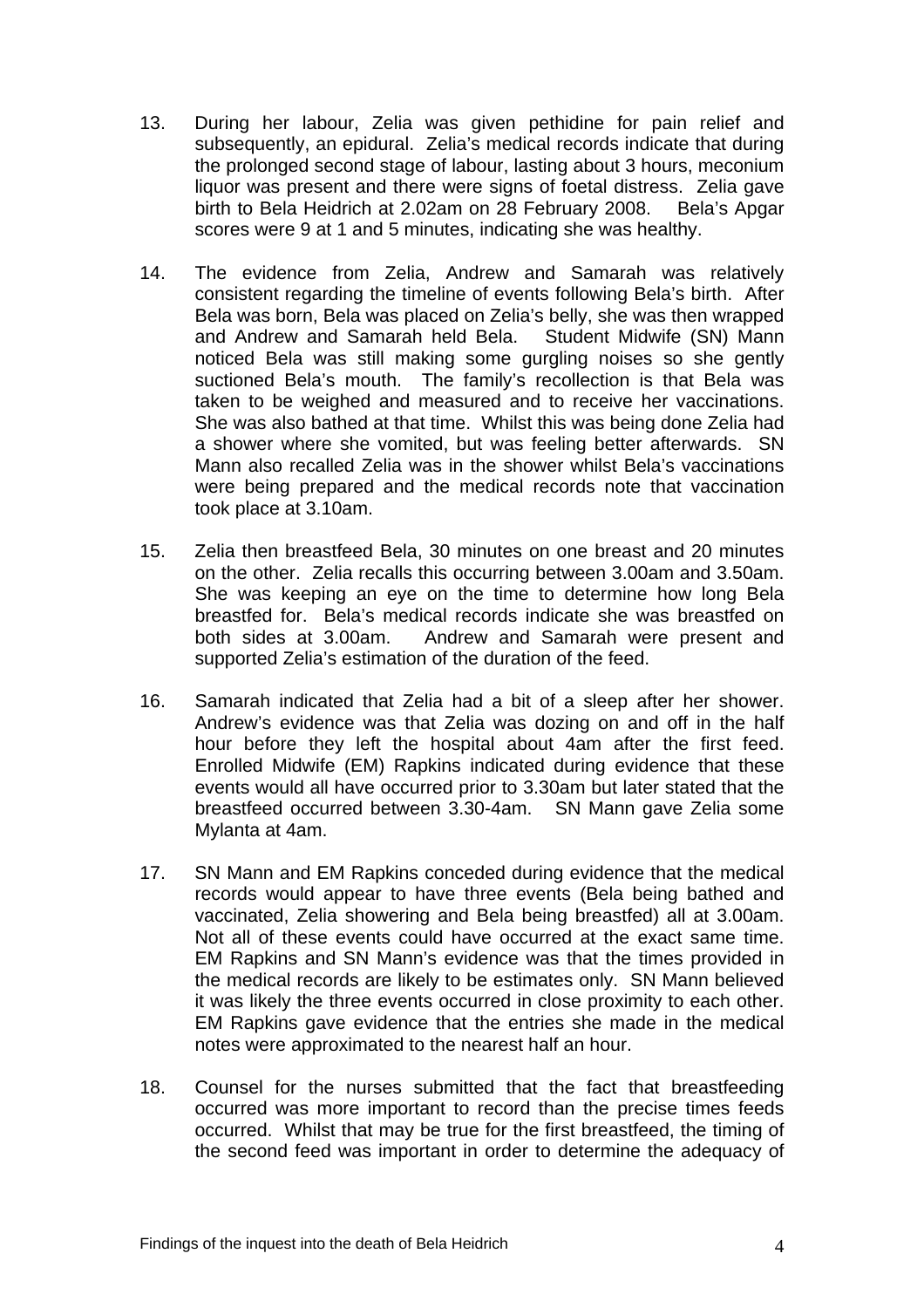the supervision and the timing of the death of Bela and in that case, the accurate recording of the timing was very important.

- 19. During the first breastfeed, SN Mann offered to assist Zelia attach Bela to her breast. SN Mann was unable to recall the exact instructions she gave to Zelia however her general practice was to provide instructions on how to position Bela and get the nipple in Bela's mouth and where Zelia should put her arms. Her general advice would also include some information about having the baby's chin tucked into the mother's breast so the head is far enough back that the nose is not occluded however she would not actually put it in terms to the mother that the infant's nose needs to be free. SN Mann believes she asked Zelia whether she would like to feed lying down or sitting up. Zelia elected to sit up. EM Rapkins later observed Zelia during this breastfeed and she appeared to be comfortable in this position and Bela fed well.
- 20. Andrew's recollection was that even during the first breastfeed, Zelia was exhausted and not confident nursing Bela. Zelia had told Andrew she felt weak and she had vomited in the shower. Andrew described Zelia as looking "dazed". It was clear to Andrew that Zelia just wanted to get some rest. Just prior to leaving the hospital at around 4am, Samarah's recollection was that Zelia was nodding on and off, she was not very alert and was fairly exhausted.
- 21. Both Samarah and Andrew recall speaking with a midwife prior to leaving. Samarah indicated this nurse was EM Rapkins. According to them, EM Rapkins indicated to Samarah and Andrew that if Bela did not settle, they would give her to Zelia to breastfeed and it would not matter if Bela nodded off. Andrew recalls that Zelia was not comfortable about this and at this point the midwife indicated that if Bela did not settle, because she had already had a good feed, they would take her to the nursery. Samarah did not recall any discussion about taking Bela to the nursery however she believed Zelia was awake during this discussion. Zelia gave evidence that she remembered EM Rapkins speaking to Andrew and Samarah as they were leaving. She recalls there was discussion about what might happen if Bela did not settle. Zelia cannot recall any other part of the conversation including what course of action might be taken if Bela did not settle.
- 22. EM Rapkins gave evidence there was no nursery for babies to be placed in (other than the special care nursery) and babies would only be placed there if needing that attention or if the mother was adamant she needed a break.
- 23. Andrew recalls that when he left the hospital there was some lighting in the room however it was not as lit up as the corridor outside the room. Zelia's recollection was there was a light on in the room however it was not very bright but not "ultra dark" either. At some point after Andrew and Samarah left, Zelia recalled that Bela was in her crib crying and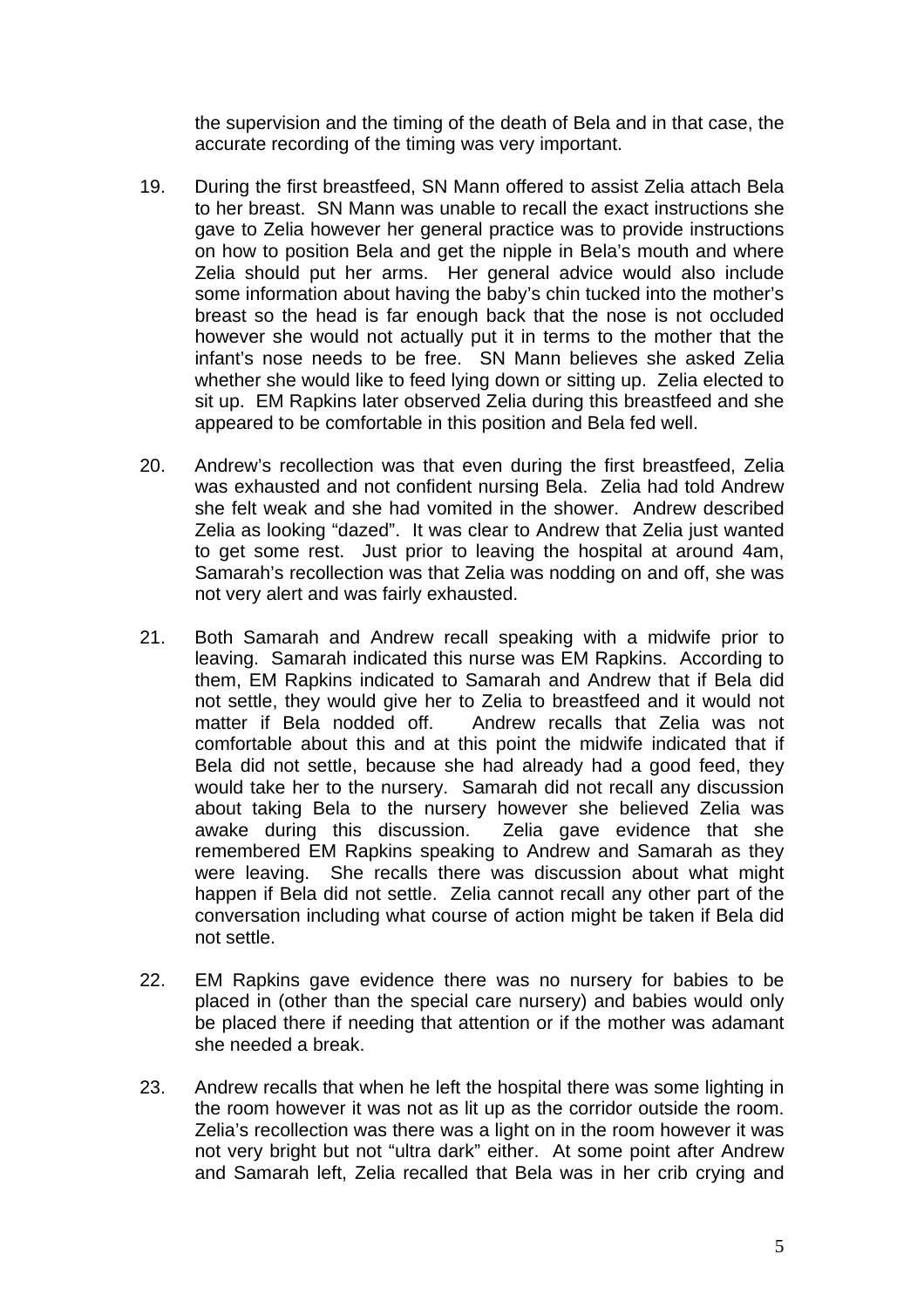that EM Rapkins attended and picked up Bela. She believed that EM Rapkins took Bela to show her off to the other midwives and was gone for a period of approximately 15 minutes. During this period Zelia slept on and off.

- 24. EM Rapkins confirmed she took Bela for a period of about 10 minutes and visited the postnatal ward to determine what bed would be allocated to Zelia. She took Bela with her to give Zelia some time on her own to drink a cup of tea that had been made for her. EM Rapkins believed she came back into the birthing suite and placed Bela in her cot. EM Rapkins indicated Zelia was lying in the bed however she was not asleep. Bela did not settle and EM Rapkins suggested attempting another breastfeed in the position Zelia was in (i.e., lying down).
- 25. EM Rapkins indicated in her second statement that in suggesting Zelia lie down to feed she considered the following factors: Zelia had had a long day labouring, she had vomited in the shower and Bela was crying and mouthing for a breastfeed. EM Rapkins considered Zelia was not a large lady and there would be plenty of room for Zelia and Bela to lie beside each other. EM Rapkins did not consider there to be any risks to Zelia or her baby at this time as Zelia was awake and conversing with her. EM Rapkins was aware Zelia was a smoker however she did not consider this to be a risk factor in deciding to allow Zelia and Bela to bed-share as Zelia had not smoked since labour had commenced.
- 26. Zelia recalled that Bela was brought back into the room by EM Rapkins to breastfeed Bela again. Zelia believed she had been asleep immediately prior to this. The best time estimate Zelia could give was that this may have been approximately half an hour after the first breastfeed ended, which would be approximately 4.20am. EM Rapkins indicated in her first statement that the second breastfeed commenced at 4.30am but the medical records showed the feed at 4am. EM Rapkins was not able to resolve which time was accurate when she provided evidence at the inquest.
- 27. Zelia's evidence was that at this time she was drained and lethargic. EM Rapkins' evidence was that Zelia was responsive, alert and awake and she would not have classified Zelia as "*extraordinarily and unusually tired*" and her exhaustion was nothing beyond the normal. SM Mann's evidence was that Zelia "*didn't particularly strike me as exhausted*" and commented that women are often on a high after giving birth. Both nurses seem to have independently made consistent assessments of Zelia's condition based on their own experience. Submissions from Counsel for the nurses urged that terms such as *exhausted* when considering the above standard should be placed in context in accordance with midwifery practice.
- 28. Zelia recalls that EM Rapkins gave Zelia some instructions about positioning herself to breastfeed Bela lying down in the bed. EM Rapkins instructed Zelia to lie on her right hand side with her right arm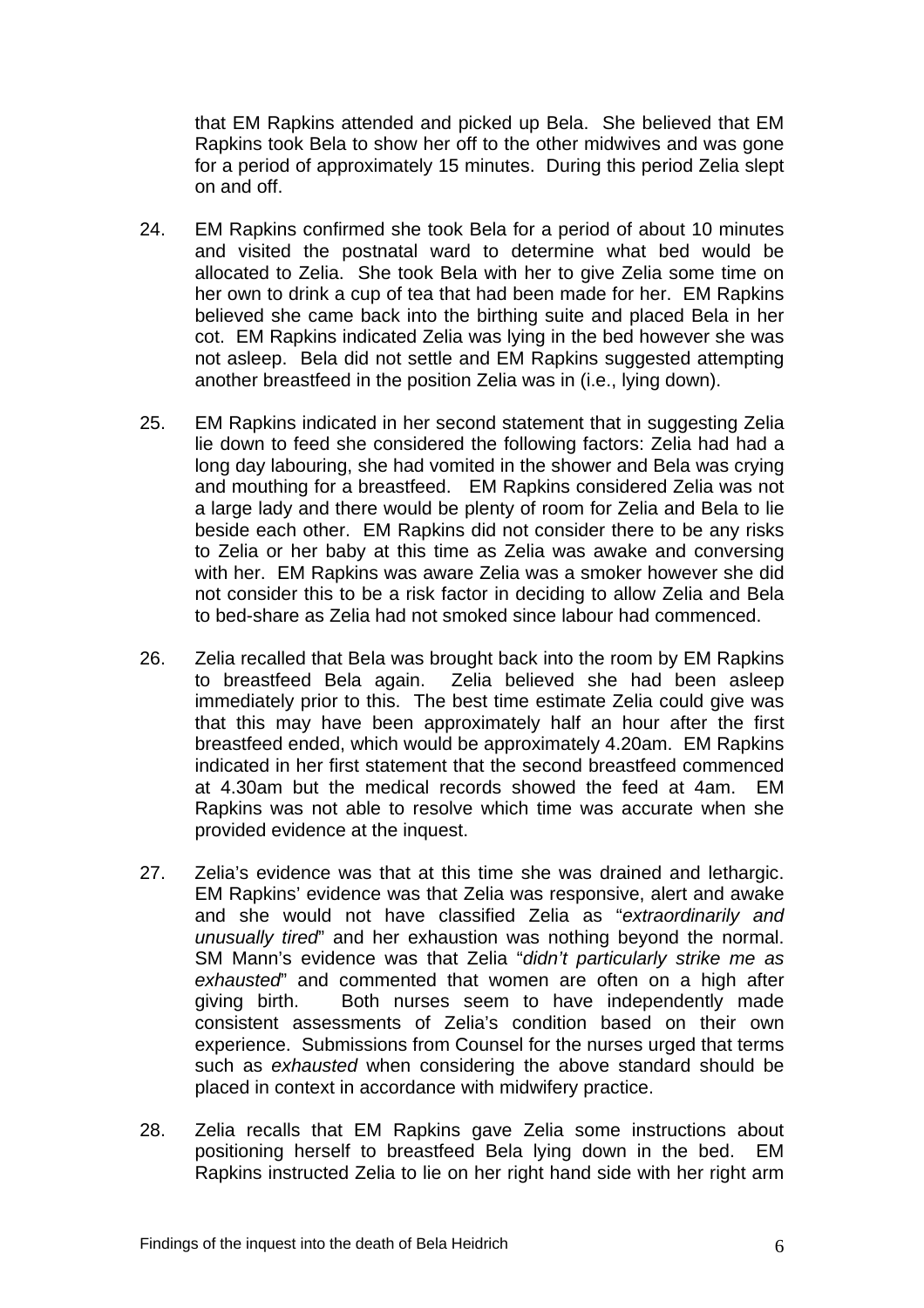outstretched. Bela was placed in the bed with Zelia on her side and she attached easily to Zelia's breast. EM Rapkins placed a pillow behind Bela and raised the rail to the bed.

- 29. EM Rapkins indicated in her second statement that the "*bed rail was up on the bed on the right hand side with a pillow between this rail and the back of the baby*". In evidence, EM Rapkins indicated the pillow was positioned about mid way down Bela's back to extend the railing on the bed. She was confident the pillow was not behind Bela's head. During cross-examination, RM Rapkins stated that she could not visualise exactly where the pillow was but knew what her normal practice was. It became somewhat unclear as to whether the evidence of the placement of the pillow was a distinct memory or a description of normal practice.
- 30. Zelia recalls the pillow was directly behind Bela's head and back and that her outstretched arm was touching the pillow. Further, that when she was first positioned, her arm was on the pillow and it was uncomfortable and she had to move her arm position a little. She recalled that she could touch the pillow with her hand. Zelia denied the pillow was halfway down Bela's back and was extending the railing. She said that Bela was lying on it a little bit but that Bela did not have her head on the pillow.
- 31. SM Mann was unable to assist in relation to the placement of the pillow when she located Bela. She recalls there being no impediment to rolling Bela over to examine her but was unsure whether the pillow was there at the time or not. There was no dispute that a pillow was placed between Bela and the bedrail, but the exact position of the pillow was disputed between Zelia and RM Rapkins.
- 32. Zelia gave evidence that the instructions EM Rapkins gave to her was that she should lay on her side to breastfeed and when Bela was finished, Bela would let go or latch off the breast. Zelia has a specific recollection of being told by EM Rapkins that it would be okay for her to go to sleep. She did not recall all of the conversation had with the nurse.
- 33. EM Rapkins was unable to recall the exact instructions she gave Zelia however her usual practice was to advise the mother to leave the baby breastfeeding for as long as possible and when the baby is finished she would place the baby in the cot to sleep. EM Rapkins also indicated in her second statement she would usually instruct a mother not to hold or pull the baby in close to them as this pushes the baby's face against the breast and the baby is unable to pull away if need be. Her normal instructions would also include advising the mother to push the call button and ask for assistance if the baby came off the breast or if feeding became painful. EM Rapkins' usual practice was not to advise the mother they are able to sleep whilst breastfeeding and she would not provide a mother with any information about sleeping (i.e.,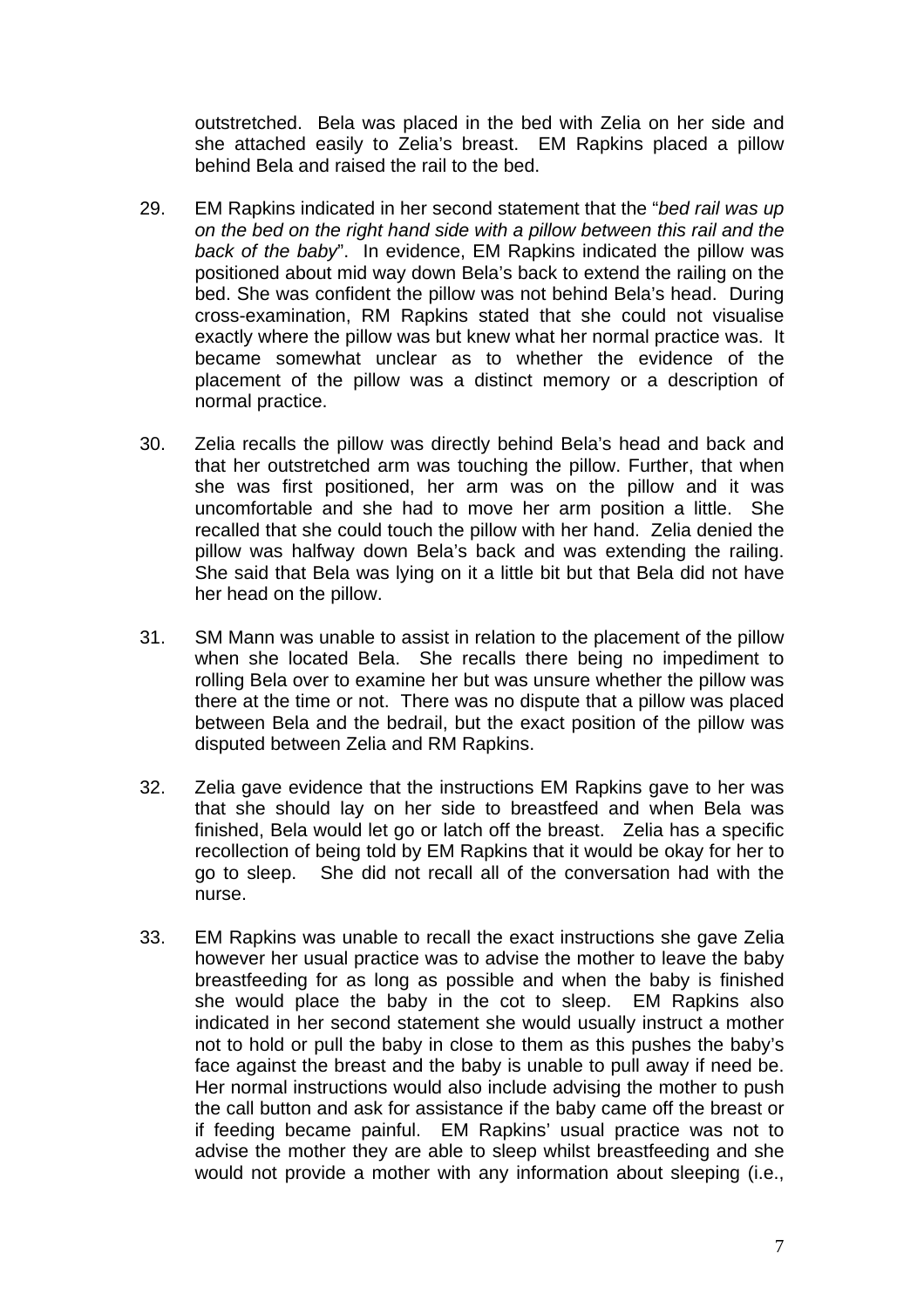whether they could or could not) unless they specifically raised it. EM Rapkins indicated she believed Zelia comprehended the instructions she gave to her however she did not check with Zelia to ensure the instructions had been understood.

- 34. EM Rapkins gave evidence that she did not believe a mother breastfeeding lying down was any more or less likely to fall asleep than a mother breastfeeding sitting up. EM Rapkins gave evidence she expected that Bela would feed, probably drop off to sleep and then she would return Bela to the cot. She also indicated it was possible Zelia may have also dropped off to sleep before she came back to return Bela to the cot. EM Rapkins indicated in her first statement that she checked on Zelia and Bela at some stage between 4.30am and 5.00am, about 10-15 minutes into the feed, and she spoke with Zelia and observed Bela moving for the breast.
- 35. Once Bela started breastfeeding, Zelia believes she was drifting in and out of sleep almost straight away, and "*wasn't really with it*". She did not recall speaking to any nurses between this time and when Bela was discovered. Zelia conceded it was possible nurse/s had entered the room to restock the medical cupboard and/or check on her however she stated that she was so tired and exhausted and she did not notice them as she was probably asleep.

#### **The discovery of Bela**

- 36. Zelia awoke sometime after commencing the second breastfeed, in the same position she had been left in by EM Rapkins. Zelia noticed Bela's head was cold and she called out to a nurse for assistance to retrieve a beanie for Bela's head. SN Mann was sitting at the desk outside the birthing suites attending to other duties when she heard Zelia call out. SN Mann went into the room and found Bela's head was cool to touch, much cooler than it should have been so she turned on the light. SN Mann observed Zelia lying on her right side with her arm level with her shoulder and forearm bent up above the pillow. Bela was lying on her side.
- 37. SN Mann rolled Bela onto her back. Bela was limp with no muscle tone, her face was blue and she was white around the nose and mouth area. SN Mann picked up Bela and hurried towards towards the Special Care Nursery (SCN) calling out for EM Rapkins at the same time. EM Rapkins took Bela and went into the SCN. SN Mann then tried to call a MET on the mobile phone however when she was unable to do so, she went into the SCN and pressed the MET button.
- 38. SN Mann was unable to give an estimate of the time frame within which these events occurred. EM Rapkins indicated in her first statement that SN Mann came out with Bela at approximately 5.10am and the MET was called by SN Mann at 5.15am. During evidence EM Rapkins indicated the clock which she looked at to base these times on might not have been accurate. EM Rapkins indicated the MET was called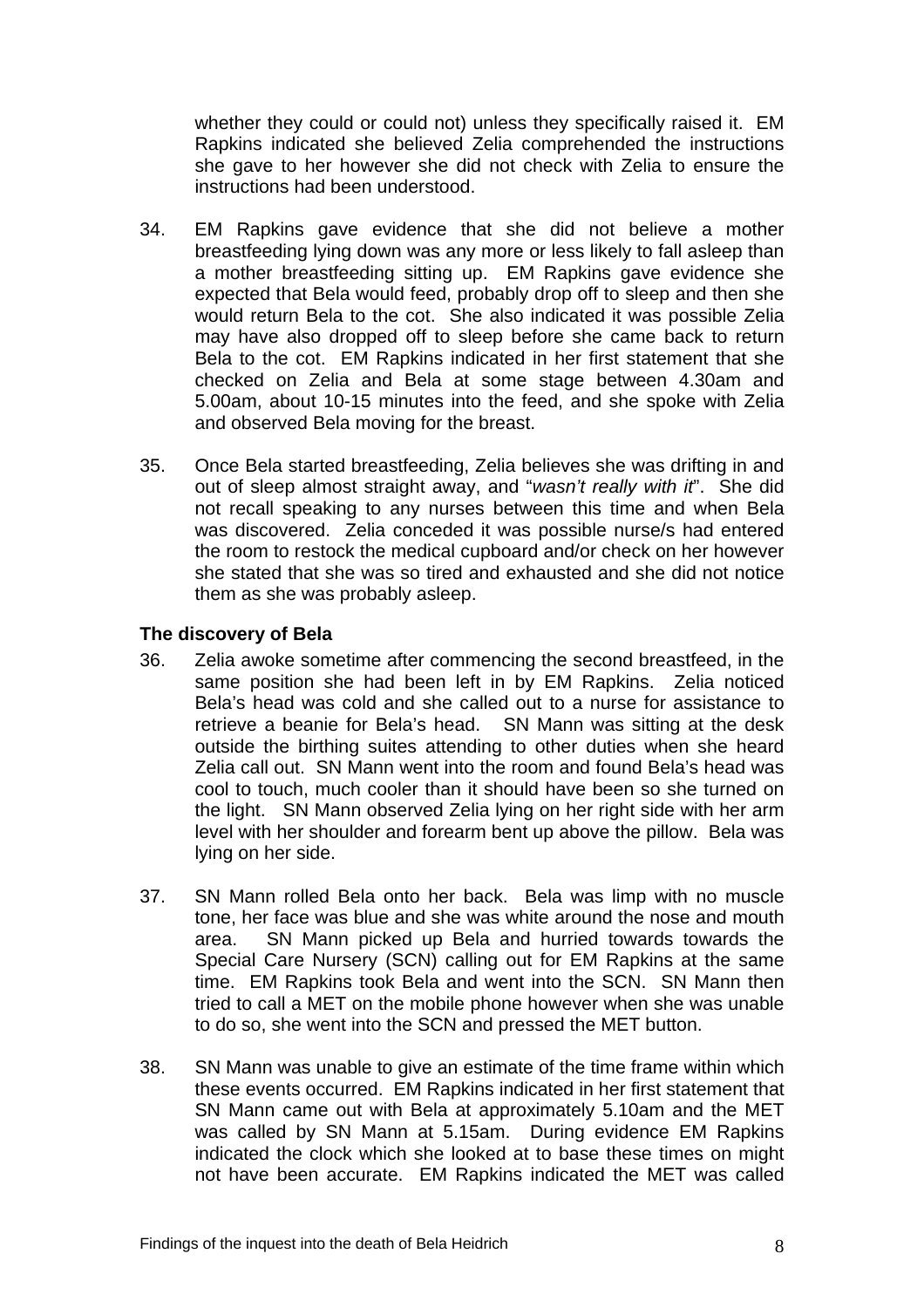straight away as she commenced resuscitation and the MET team responded immediately. The Hospital's records record the MET having been initiated at 5.32am. SN Mann and EM Rapkins' evidence was that this time would be the most accurate.

- 39. It is noted that in Counsel for the nurses submissions, there was contest as to the accuracy of the timing of the MET call. This was not contested in evidence at all and was not raised as an issue. Some criticism has been levied that witnesses were not called to address this issue. I do not accept that there is any doubt in relation to the timing of the MET call in light of all of the evidence heard.
- 40. There was some difficulty identifying all the staff that responded and assisted in the SCN as there was no recorded information in the medical records which noted those staff present. The Hospital's legal representatives identified all staff that were present and statements were obtained from them. At present, Queensland health procedure is that a state-wide standard form is used and kept in the equipment trolley. One dedicated scribe is required to record the procedure, including staff present, and form is retained on patient chart.
- 41. EM Wendy Jenkins and EM Narelle McKay were working the night shift in the postnatal ward. EM McKay recalls that at approximately 5.30am she heard a loud cry and as a result she and EM Jenkins came out to investigate. EM McKay then heard the MET emergency buzzer sound. EM McKay recalls that when she arrived EM Rapkins was performing CPR and other staff were also responding to the MET call very quickly. Once the MET team arrived, EM Rapkins left the special care nursery. She did not make any further notes in either Zelia or Bela's medical records because she was distressed and distraught.
- 42. Dr Janet Ferguson was the Paediatric Register on duty and attended the SCN at 5.30am in response to hearing the labour ward emergency bell and supervised the resuscitation along with the Emergency Department doctor who attended in response to the MET call. During the resuscitation, at approximately 5.48am, Dr Leonie Gray, the on call Paediatrician Consultant was contacted and she travelled to the Hospital to assist, arriving a short time later. Dr Gray examined Bela and, at 6.05am and ordered the resuscitation be ceased as there had been no signs of life for approximately 30 minutes.
- 43. Once Bela was taken out of the labour ward room, Zelia was left alone for a period of time. During this time, Zelia contacted her mother and attempted to contact Andrew. SN Mann checked on the other patients in the birthing suite and then retuned to Zelia. Zelia did not want to remain in the birthing suite so Zelia and SN Mann waited in the foyer for Andrew and Zelia's parents to arrive.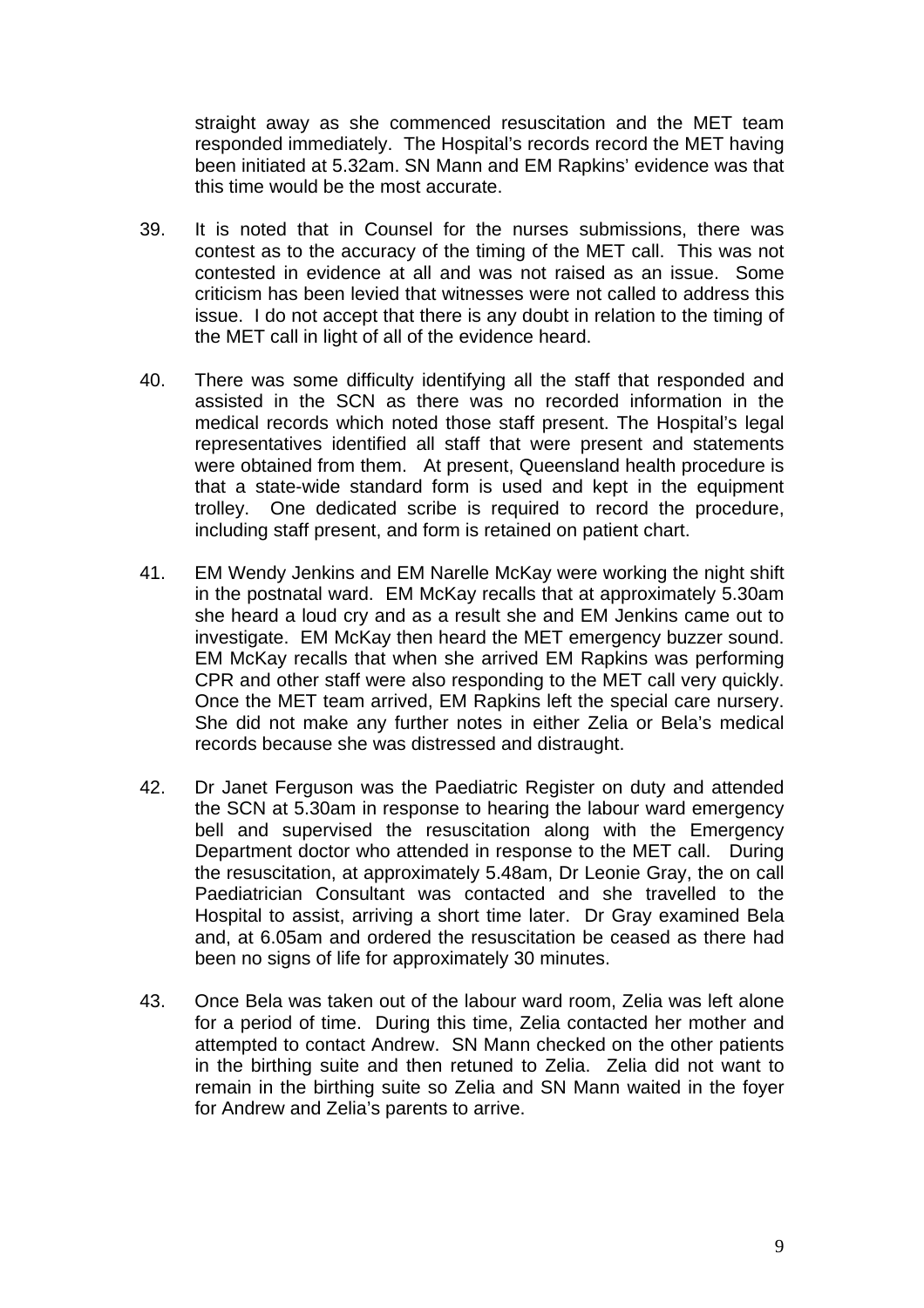#### **The cause and time of Bela's death**

- 44. On 3 March 2008, Dr Nigel Buxton, an anatomical and forensic pathologist, conducted a post-mortem examination of Bela. Dr Buxton gave evidence at the inquest. Dr Buxton was of the opinion that neither the length of Zelia's labour, the medication she received, or foetal distress contributed to Bela's death because Bela's Apgar score at birth, 1 and 5 minutes following birth was 9 which indicated Bela was a normal baby.
- 45. Dr Buxton could not find any evidence of a congenital abnormality that would explain Bela's death. Nor did Dr Buxton find any evidence of trauma that might explain Bela's death.
- 46. In evidence, Dr Buxton informed the court that during a perinate's first few weeks of life they are only able to breathe through their nose. This is known as Obligate Nasal Breathing. It takes very little occlusion on the infant's nose to cause harm and around one minute before the baby will become unconscious. Dr Buxton was of the view that once a perinate's brain is deprived of oxygen for 3 minutes or longer they are essentially brain dead and in an average situation, once oxygen has been deprived for about 5 minutes he would expect the infant to have passed.
- 47. Dr Buxton was of the opinion that the cause of Bela's death was mechanical asphyxia due to or as a consequence of over-laying. In evidence he stated that he believed Bela's nose had been occluded by a physical obstruction causing her death. Dr Buxton indicated that "over-laying" could have been as a result of part of the bed or bedding or Zelia (i.e. her breast) occluding Bela's airway.
- 48. He was of the view the description of white around Bela's mouth and nose were indicative of compression of the skin which prevents the draining blood filling the capillaries and indicates there was pressure on this area with physical obstruction. The description of Bela's face as blue was likely due to hypostasis which would have developed after death indicating Bela's head was angled down. He was of the view that for hypostasis to have occurred at the time she was discovered which other evidence indicates was approximately 5.30am; she had, by then, been deceased for approximately  $15 - 20$  minutes. This was based on his previous opinion about the timing of the mechanism of death and allowing 5 minutes for hypostasis to set in.

#### **Staffing**

49. From approximately 10.45pm onwards on the day of Zelia's admission, EM Rapkins and SN Mann were working in the labour ward. As at February 2008, SN Mann was approximately half way through her midwifery training. As a student midwife she was required to be supervised by an Endorsed Midwife. EM Rapkins had been an endorsed midwife since December 1987 and had approximately 10 years experience in the labour ward.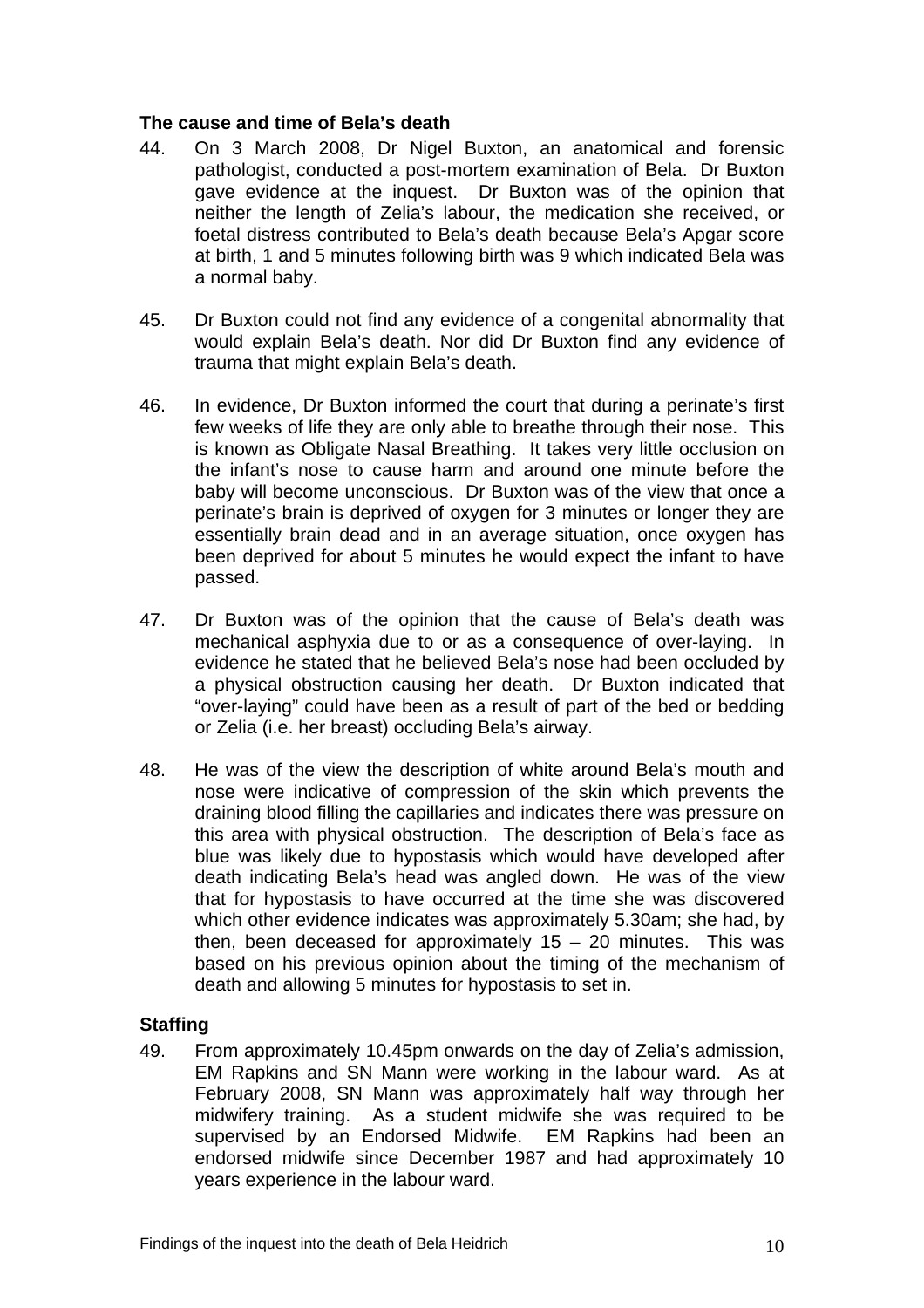- 50. At the commencement of the shift, there were two patients in the labour ward. One was Zelia and another was a patient, pregnant with twins, who had been admitted to the Hospital on 27 February 2008 for threatened pre-term labour. This patient was referred to during the course of proceedings as Patient A.
- 51. Patient A was predominantly cared for by SN Mann with Zelia (and Bela following her birth) being cared for by EM Rapkins. EM Rapkins indicated in her first statement that any patient who has an epidural in place and/or syntocinon infusion running (as Zelia did) should be cared for by a registered midwife, as one to one care.
- 52. EM Rapkins was of the opinion the staff rostered in the labour suite was appropriate for the shift. She had the option of being able to switch the student midwife for an endorsed midwife in the post natal ward if there was another admission/patient in labour.
- 53. SN Mann gave evidence she was rostered on to perform a full workload. She was of the opinion she should not have been regarded as a staff member able to take full responsibility for a patient's care and the fact she was not qualified in midwifery and it would have placed an extra burden on the endorsed midwife to supervise her.
- 54. EM Rapkins gave evidence that having a student midwife on a shift increases the endorsed midwife's workload as they need to allocate their work, supervise their work and discuss patient care plans. Despite this, both the student midwife and endorsed midwife would be expected to manage a full caseload.
- 55. Dr Jamieson provided evidence that as at 2008, and currently, the majority of nurses (4/5) who provide care in maternity services are endorsed midwives. She advised as a general practice at the Hospital that at a bare minimum, every shift has 4 endorsed midwives working, one for each area (i.e. special care nursery, labour suite and postnatal ward) and one extra to be able to rotate as required.
- 56. Dr Jamieson gave evidence there is currently a severe shortage of midwives and most midwives are unable to train for one year without being paid. She indicated steps had been taken by the Hospital to employ Student Midwives on a part time basis to allow them to fulfil their clinical placement requirements and obtain an income at the same time.
- 57. Dr Jamieson explained that supervision of student midwives can be direct or indirect depending on the task and the endorsed midwife's understanding of the competency of the student midwife. However an endorsed midwife must always supervise the student midwife's delivery of a baby. Student midwives and endorsed midwives who are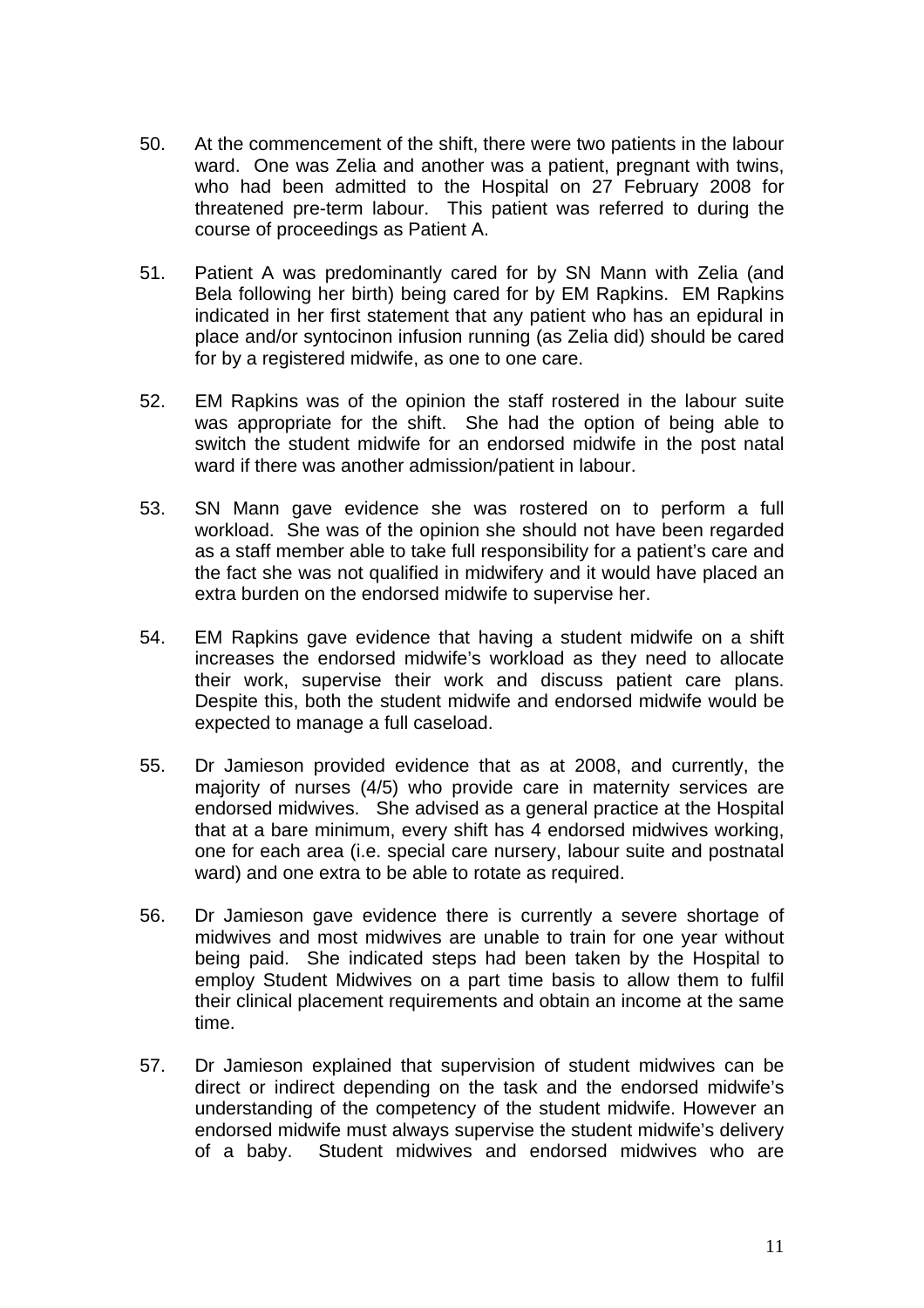supervising the student would both be expected to have a full caseload.

- 58. Dr Jamieson explained that the Trendcare system allows for staff to input the amount of time per shift spent supervising work and seek to make adjustments to staff numbers or makeup as needed. It would seem from the evidence that perhaps Trendcare is not used in this manner. Dr Jamieson also stated that staff can raise issues such as the supervision of staff directly with the nurse unit manager which has occurred in the past.
- 59. Submissions from Counsel for the Hospital indicated that the appropriateness of both student midwives and endorsed midwives being required to work a full caseload will be further examined. It is a complex issue with a number of variables to be considered including the training, skill and experience of the registered midwife, the women being cared for, the level of training of the student midwife and environmental factors in each facility. Support is provided to student midwives by Nurse Educators and Clinical Facilitators and share the training responsibility with registered midwives. Other State and Territories are said to adopt the same approach as Queensland Health.

#### **The other patients in the labour ward**

- 60. At some time between Bela's birth and death, another patient arrived at the labour ward. This patient was referred to during the course of proceedings as Patient B. Patient B was a pregnant patient who presented with a 5 hour history of vomiting and diarrhoea. EM Rapkins indicated in her first statement that this patient arrived between 3.30am and 4.00am. Patient B's medical records note she was admitted at 4.30am. During evidence SN Mann was unable to recall whether this time would be the time Patient B presented to the labour ward or when she was first seen by SN Mann. EM Rapkins gave evidence it normally takes around 30 - 45 minutes to assess a patient before determining whether to admit them.
- 61. Patient B was initially assessed by SN Mann at 4.45am (medical records). SN Mann's evidence was that this was the time she made the notes, not the time she saw Patient B. SN Mann believes she would have seen Patient B approximately 20 minutes before making the notes.
- 62. SN Mann made various contact with the on call registrar and ward call doctor regarding Patient B whilst she was at the desk outside the birthing suites. She administered medication at 4.50am and contacted the on-call obstetrics registrar to consult on the need for further treatment and as a result the ward call doctor was paged to attend to that task.
- 63. EM Rapkins gave evidence that during the period of time when they were trying to contact the ward doctor, she was at the desk area with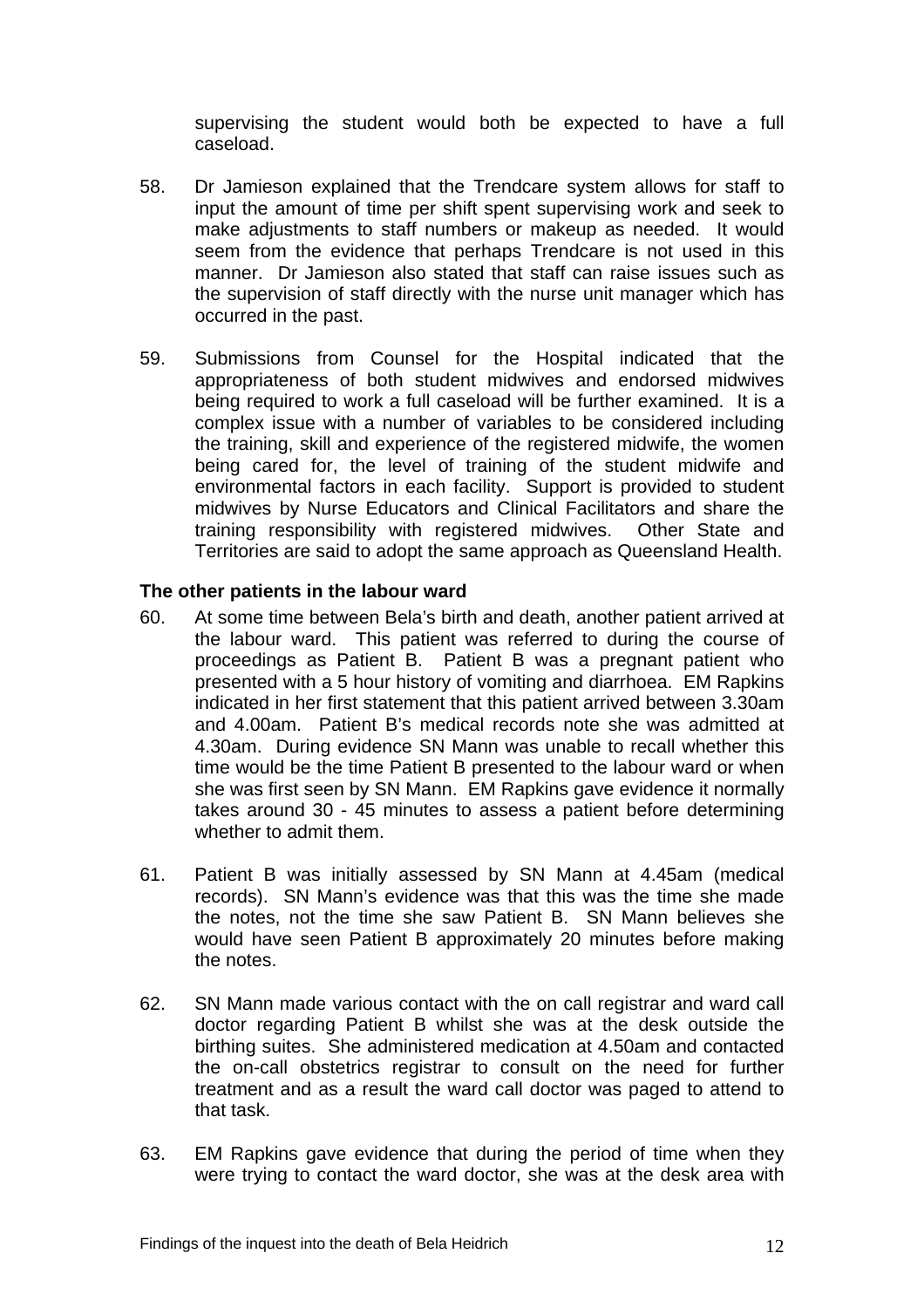SN Mann. EM Rapkins indicated in her first statement that at around 4.30am she contacted the switch as they had not heard from the ward call doctor. EM Rapkins indicated there was some difficulty in relation to the paging system and they spent quite some time on this task. SN Mann was stated the ward call doctor attended at some point after 4.45am and the insertion of the catheter would have taken between 5 and 10 minutes. During this time Zelia had already commenced breastfeeding for a second time. EM Rapkins gave evidence the ward call doctor had not arrived before 5.00am because she never saw them attend. SN Mann was confident all of the above events had occurred prior to Bela being discovered.

- 64. SN Mann noted in her first statement that whilst she was attending to Patient B, EM Rapkins was coming and going past her at the desk. She was not aware Zelia had breastfed for a second time until she went into the room after Zelia called out. EM Rapkins indicated in her first statement that she believes Patient A buzzed indicating she had lower abdominal pains at approximately 5.00am and was assessed by EM Rapkins taking 10-15 minutes.
- 65. Counsel for Bela's Family submitted that both nurses attending on Patient B was an unreasonable approach to take having regard to the staffing levels and the tasks associated with attending on each patient. There was nothing to suggest, it was submitted, that RM Rapkins' attendance with Patient B, who was already being attended to by SM Mann, was required or reasonable in the circumstances.
- 66. Despite Patient B's arrival, SN Mann and EM Rapkins remained of the view they were able to handle the workload in the suite at that point in time because Zelia had given birth and Patient A was relatively stable. The Trendcare ward work allocation report indicates Zelia required 8 hours and 38 minutes care during the shift, the patient pregnant with twins and the new patient combined required 5 hours and 40 minutes care during the shift. SN Mann was rostered on for 8 hours and EM Rapkins for 7 hours and 30 minutes. Therefore, according to the Trendcare report this meant there was an excess 1 hour and 13 minutes of staff time for this shift.

#### **Expert opinions**

- 67. A report was sought by the Coroner from Professor Homer. Professor Homer is currently employed as a Professor Midwifery at the University of Technology Sydney and as the Director of the Centre for Midwifery, Child and Family Health. She is the immediate Past President of the NSW Midwives Association. Professor Homer also holds the following formal qualifications of Master of Nursing, PhD in Midwifery and a Master of Science in Medicine. At the time of preparing her report, she had practised as a midwife for approximately 20 years.
- 68. Representatives on behalf of Bela's parents engaged Ms Lewis to provide an expert report. At the time of providing her report, Ms Lewis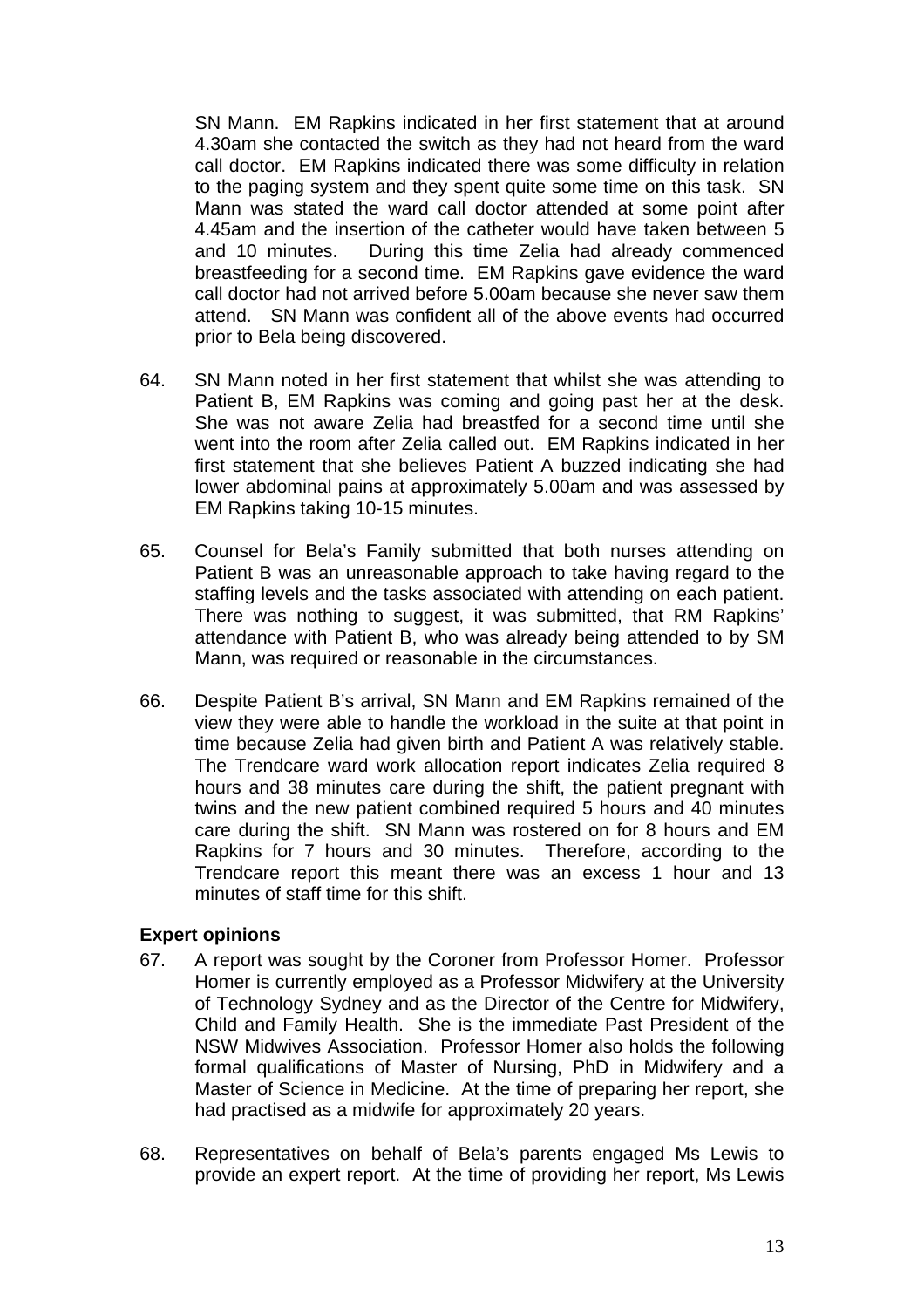was the Director of Clinical Learning, School of Nursing at the University of Wollongong and also taught in the Masters of Science (Midwifery). At the time of giving evidence, Ms Lewis was employed as the subject convenor for the high risk pregnancy module in the Bachelor of Midwifery. Ms Lewis has previously been involved as the President and Treasurer of the Australian College of Midwives – South Australian Branch. Ms Lewis also holds a Master of Midwifery. During evidence, Ms Lewis indicated she had not engaged in any clinical work as a midwife since 2007.

#### **Workload**

- 69. Professor Homer gave evidence that it was common for postnatal wards to be staffed with Registered Nurses and/or Student Midwives which was in her view an acceptable practice. Both Professor Homer and Ms Lewis were of the opinion that Student Midwives should not be given a full caseload. Ms Lewis gave evidence that in an ideal world, there should be some concessions made for either the endorsed midwife or the student midwife to not have a full case load so that there is appropriate time to supervise. Both Professor Homer and Ms Lewis were of the view that the goal is for each labouring woman to have one to one care from an endorsed midwife and if a student midwife was available, that person would be in addition to the endorsed midwife.
- 70. Both Professor Homer and Ms Lewis were of the opinion that at the commencement of EM Rapkins and SN Mann's shift, the staffing levels were appropriate. Professor Homer was of the view that staffing levels were appropriate when Patient B arrived because none of the women in the birthing suites were in labour. Ms Lewis thought that the staffing levels were appropriate when Patient B arrived, depending on the division of labour. She was of the opinion that the endorsed midwife should have assessed the new patient and the student midwife should have been allocated the task of supervising Zelia and Bela. In light of the difficulties encountered in contacting the doctor for Patient B she was of the opinion it would have been appropriate to arrange to transfer Zelia and Bela to the post natal ward. Professor Homer stated that "*this constellation of events meant that Zelia was probably left alone for longer than she usually would have been*."

#### **Zelia's labour**

71. Professor Homer was of the view Zelia had a long labour however it was not unusually long for a mother having her first baby. She was of the opinion Bela was well throughout the labour and was healthy at birth. Ms Lewis agreed with Professor Homer on this issue.

#### **Breastfeeding lying down**

72. Both Professor Homer and Ms Lewis were of the opinion that an important role of midwives is to provide encouragement and reassurance to mothers to enable them to breastfeed their infants and there are healthy benefits to both the mother and infant if they are able to breastfeed soon after birth.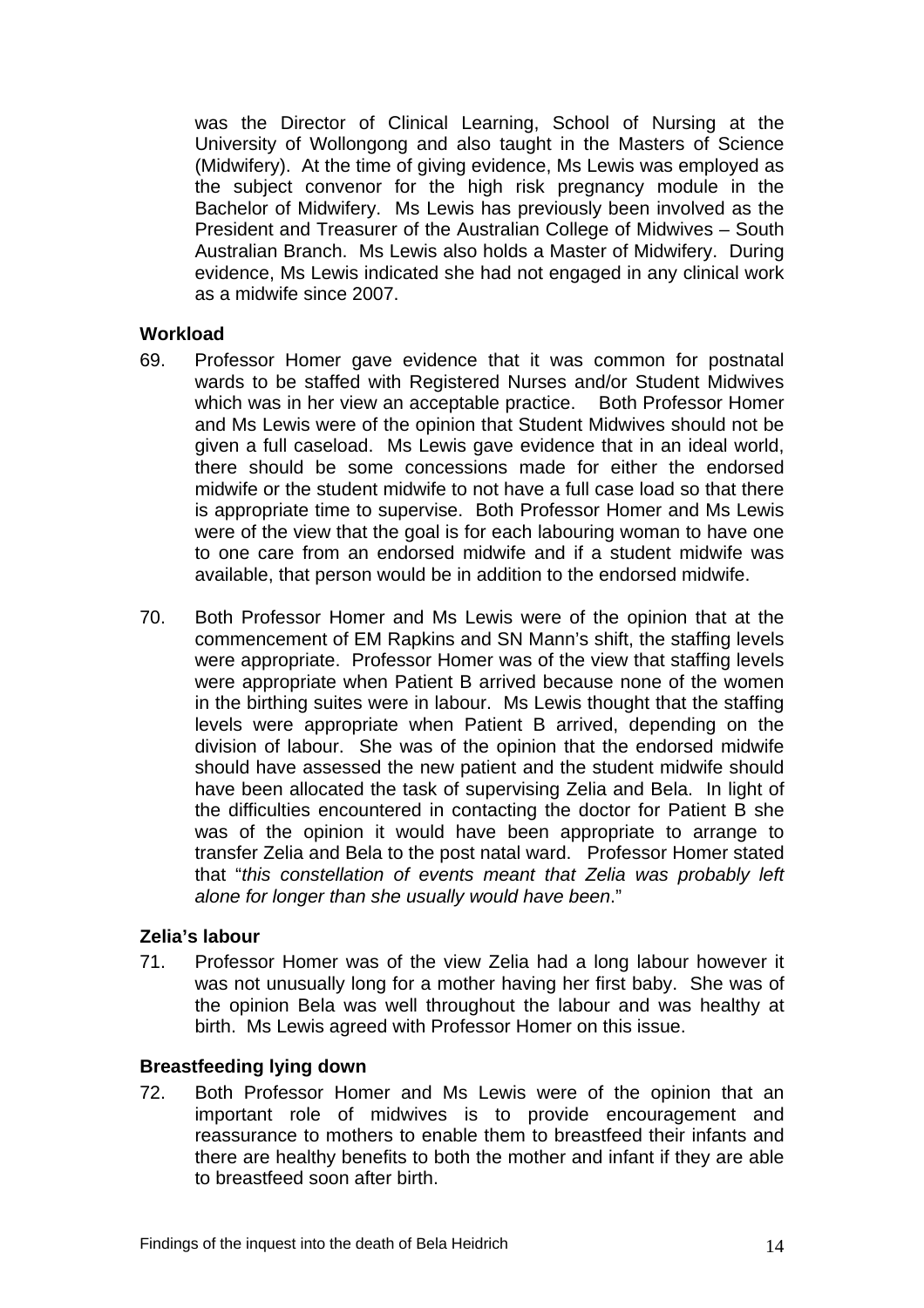73. Professor Homer gave evidence that breastfeeding whilst lying down was (in 2008) and still is today, an acceptable practice both at home and in hospital. Ms Lewis also gave evidence that breastfeeding whilst lying down is still an acceptable practice depending on the level of supervision required taking into account that a mother is more likely to fall asleep than a person who is sitting up.

#### **Was the decision to allow Zelia to breastfeed Bela in bed lying down appropriate in the circumstances?**

- 74. In her report, Professor Homer commented "*it was appropriate to assist Zelia to breastfeed in bed given the circumstances. Zelia had had a long labour and was very tired but her baby was unsettled and feeding her seemed to be the most appropriate approach. In the first few hours after birth, a baby likes being close to his/her mother and often will stop and start feeding so long as they are in a position where this is possible. Enabling the woman to lie on her side is therefore a reasonable practice. Many women will find breastfeeding in this position to be very comfortable and effective*."
- 75. In her report, Ms Lewis commented it "*is considered appropriate to assist women to breastfeed whilst lying on their side in a number of circumstances, … which can make it difficult to support the baby sitting up... including if the woman is extremely tired. Therefore the decision was appropriate*" … under direct supervision.

#### **Information to be given to the mother**

- 76. Professor Homer commented during her evidence it would never be acceptable to advise a mother it would be alright to fall asleep whilst breastfeeding. Ms Lewis was also of this opinion.
- 77. Professor Homer commented that in 2008 midwives would probably not have a discussion with mothers about falling asleep but given the significant developments in relation to SIDS and co-sleeping since then, she thought that such discussions would now take place.
- 78. Ms Lewis was critical of EM Rapkins making an assumption that a mother would know they should not fall asleep whilst they are feeding. Ms Lewis was of the opinion Zelia should have been given information such as not to go to sleep or if she was feeling tired to ring the bell so the midwife could return to collect Bela.

#### **Were appropriate precautions taken to reduce any risks in allowing Zelia to breastfeed lying down?**

79. In her report, Professor Homer commented that EM Rapkins "*took the appropriate precautions to reduce any risks in enabling Bella [sic] to breastfeed in bed. She positioned Bella [sic] close to her mother; she put the bed rails up and placed a pillow behind the baby.*" Professor Homer was of the opinion a pillow is often used to provide a buffer between the baby and the bedrails and/or to extend the bed rail. She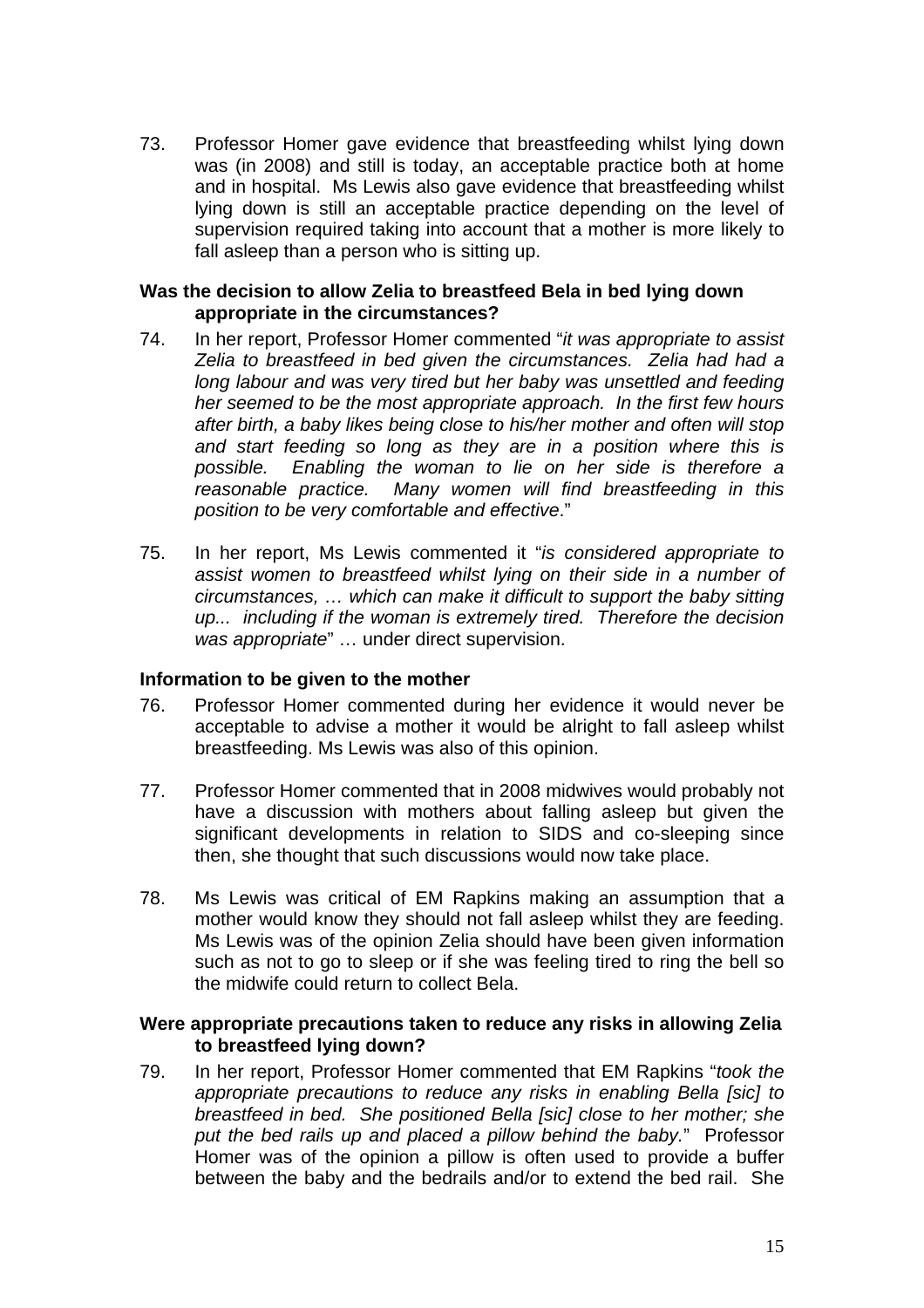did not have any issue with a pillow being used. Her concern would be in relation to making sure there was enough room to ensure the baby did not overheat. Professor Homer's preference was for a pillow to be placed lower down the baby's back (not directly behind the baby's head) however she had seen both scenarios used commonly in hospitals without any tragic outcomes.

- 80. In her report, Ms Lewis commented that whilst the decision to allow Zelia to breastfeed lying down was appropriate, but preferably under direct supervision, i.e., one to one, constant supervision. Ms Lewis was critical of the decision to place the pillow behind Bela as it could have prevented Bela from being able to roll onto her back once she stopped suckling, based on Zelia's statement that the pillow was directly behind Bela's head. If a prop was needed for any reason, It was Ms Lewis' view that the mother should be directly supervised as required by breastfeeding policies.
- 81. Ms Lewis accepted that the use of pillows was still a common practice in hospitals but she was completely against a pillow being used in any circumstance when a mother is breastfeeding lying down.

#### **Was the supervision of Bela and Zelia during the second breastfeed adequate?**

- 82. Ms Lewis was of the opinion that the supervision of Zelia was not adequate as Zelia was extremely tired, she required close/direct supervision.
- 83. Professor Homer gave evidence that she would expect in a situation where the mother had access to the buzzer nearby and the door was open, checking every 15 to 30 minutes would be appropriate. Later during her evidence, she indicated that checking every 15 to 20 minutes is not unreasonable. Professor Homer gave evidence that at this hospital there were 12 women and 12 babies and two midwives supervising these patients in the postnatal ward. She indicated that normally one quarter would be breastfeeding at any one time so checking every half an hour would be reasonable. She later stated that one check in an hour was not unreasonable but at another time said that anything longer than 45 minutes without a check is too long.
- 84. Ms Lewis was of the opinion that if a mother was extremely tired or the midwife was worried they might fall asleep then they should be directly supervised. She indicated that in order for a midwife to assess whether the mother is going to fall asleep she should talk to the mother and ask her how tired or drowsy she felt. Ms Lewis was of the opinion that frequent checking would be every 5 minutes, no longer than 10 minutes in the birthing suite and at longer intervals in the postnatal ward. Ms Lewis was of opinion that checking should occur every 15 to 20/30 minutes if there was no concerns about the mother being tired/falling asleep.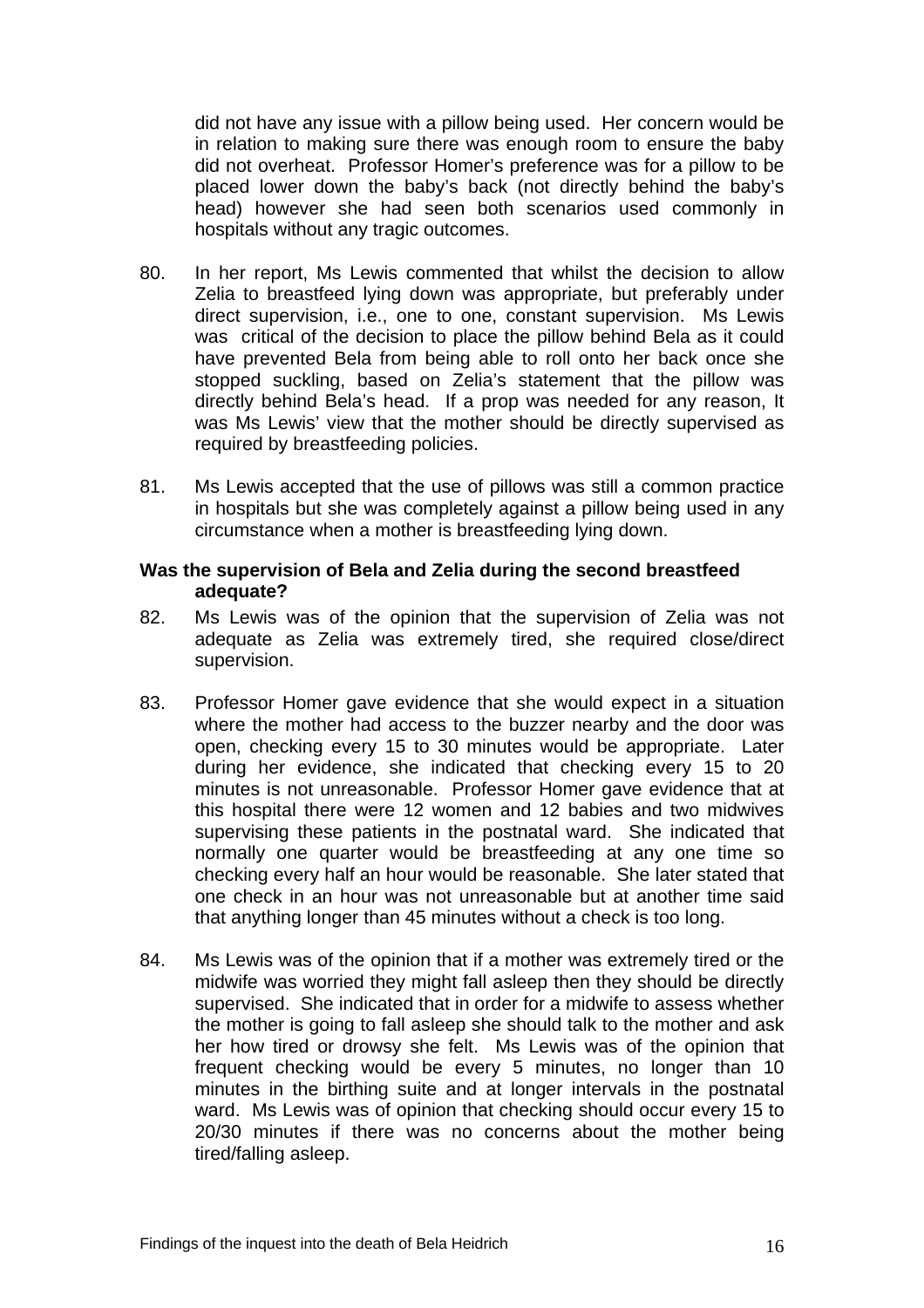85. Ms Lewis was of the opinion that the supervision of Bela and Zelia was not appropriate and she needed far closer supervision than one check in an hour. She considered that direct supervision was possible in Zelia's situation but could understand that circumstances might divert attention to other patients.

# **Root Cause Analysis Investigation**

- 86. As a result of Bela's death, the Hospital conducted a Root Cause Analysis (RCA). EM Rapkins was contacted by the patient safety officer via email to obtain a statement. At the time, EM Rapkins was not clear on the RCA process and what this would involve. She was contacted at home on the telephone by the patient safety officer who took her statement. EM Rapkins spent most of this time during the interview crying. EM Rapkins did not have access to Zelia or Bela's medical records and had to rely on her memory only. Following the phone call, EM Rapkins received a typed statement. She was of the view this was poorly written. She re-wrote this document and retuned it.
- 87. It was clear during her evidence that the lack of warning and support EM Rapkins received adversely affected her, the lack of support for her during the process upset her and the lack of access to records likely inhibited her ability to provide completely accurate information to the patient safety officer. It would appear the information sheet providing information about the RCA process was not provided to EM Rapkins and neither were the results of the RCA despite hr requests for feedback in relation to her practice methods. SN Mann was not involved in the process at all and clearly could have assisted in obtaining a full understanding of the incident.
- 88. There were findings made in the RCA which related to a number of situations which allowed the co-sleeping of Bela with Zelia unsupervised, increasing the likelihood that Bela could be inadvertently suffocated and may have led to the unexpected death of Bela. Those findings were:
	- (1) There were no clear guidelines for co-sleeping of mother and infant at the Hospital. A recommendation was made that the Safe infant care to reduce the risk of sudden infant death syndrome 2005 policy (referred to later) be implemented immediately at the Hospital and within the District Area.
	- (2) There was no clearly understood requirement for assessment, monitoring, documentation of a plan for a mother and infant with this particular set of risk factors (first baby, exhausted mother, meconium liquor present and febrile infant). A recommendation was made that a working party be established to develop and/or review protocols and guidelines, clinical pathways to record measures that eliminate or control risks of bed-sharing/co-sleeping and develop parent education process and tools. Further, that a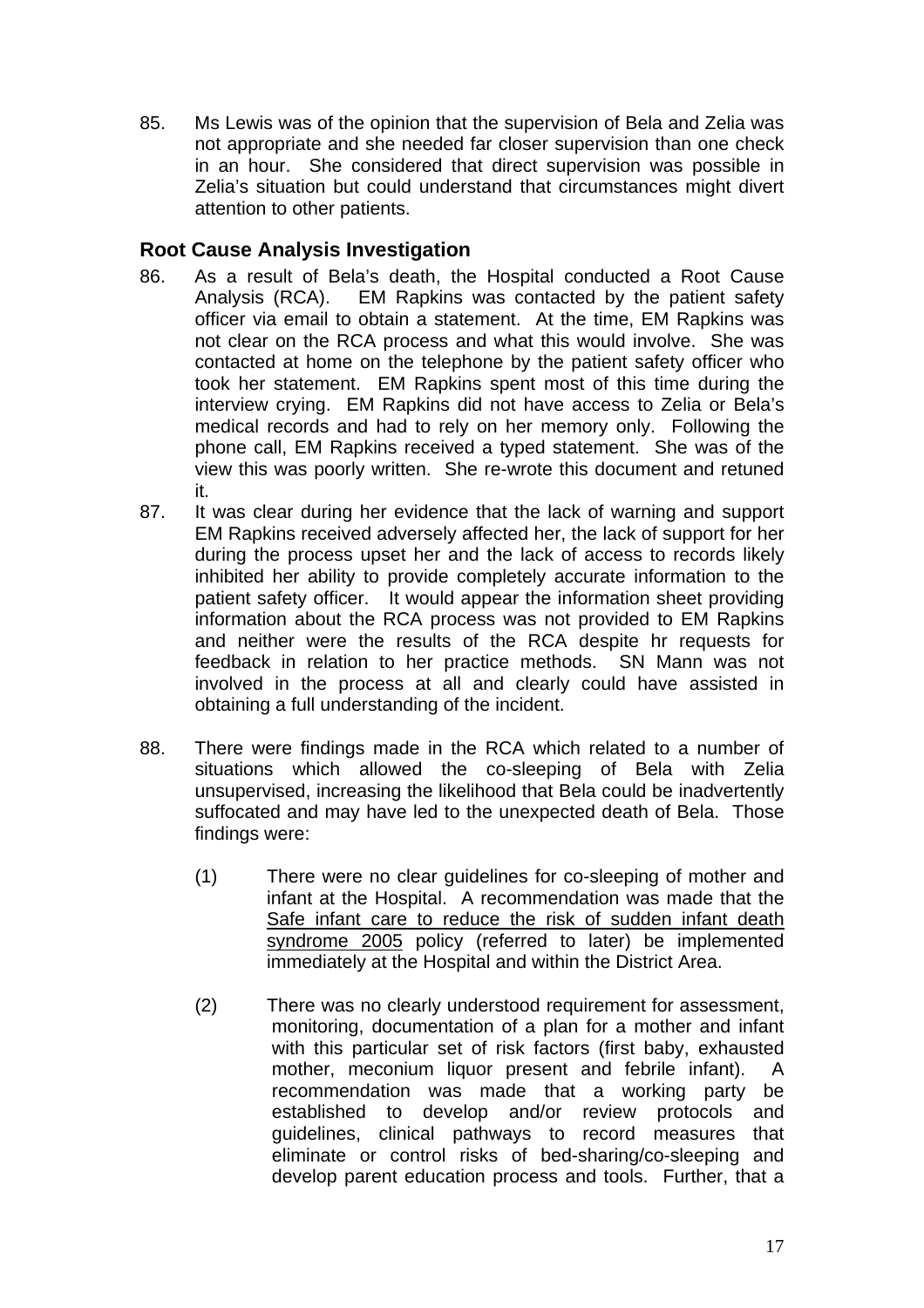"rounding initiative" be implemented to assess the Hospital's compliance with policy/ processes/ documentation and parental understanding of safe infant care and sleeping.

- 89. Dr Jamieson gave evidence she was disappointed about the way the RCA had been handled (with respect to EM Rapkins) and would endeavour to do whatever she could to ensure it did not happen again. Dr Wakefield, the Executive Director of the Patient Safety and Quality Improvement Service was also of the view the RCA process in this instance was unsatisfactory and he would raise this issue with all patient safety officers across Queensland to try and ensure it did not happen again.
- 90. Dr Wakefield agreed there was no step on the RCA form to ensure information or findings were provided back to the relevant staff. He indicated this was something his service would review further.
- 91. The submissions from Counsel for the Hospital indicated that there have been significant improvements in the RCA process since the time of this inquest including education for those participating in and conducting the RCA. Feedback to personnel who reported the incident and to staff is provided for in the Clinical Incident Management Implementation Standard (CIMIS). Facts sheets are also available. As a result of Bela's case, the Incident Management Team (IMT) with the Patient Safety and Quality Improvement Service has commenced a full review of the key documents to ensure that they accurately reflect the need to provide feedback to relevant staff, including those interviewed in the RCA. Work is being done with the patient Safety officers in each District to ensure they are aware of the need to share information with relevant people.

#### **Policy Matters**

- 92. In 2005, Queensland Health produced a policy statement document entitled Safe infant care to reduce the risk of sudden infant death syndrome ("the policy statement"). This was the current policy at the time of Bela's death. The policy statement provides a number of minimum standards for Queensland Health facilities
- 93. The first minimum standard is that all well infants in Queensland Health facilities should always be placed on their back to sleep from birth, never on the front or side.
- 94. The fourth minimum standard is that all expectant and new parents should be made aware of the risk of SIDS associated with smoking, and be supported or referred to smoking cessation or reduction programs as appropriate.
- 95. The sixth minimum standard is that parents and carers of infants should be presented with accurate information on the risks of cosleeping, and the conditions which may enhance its safety, so they can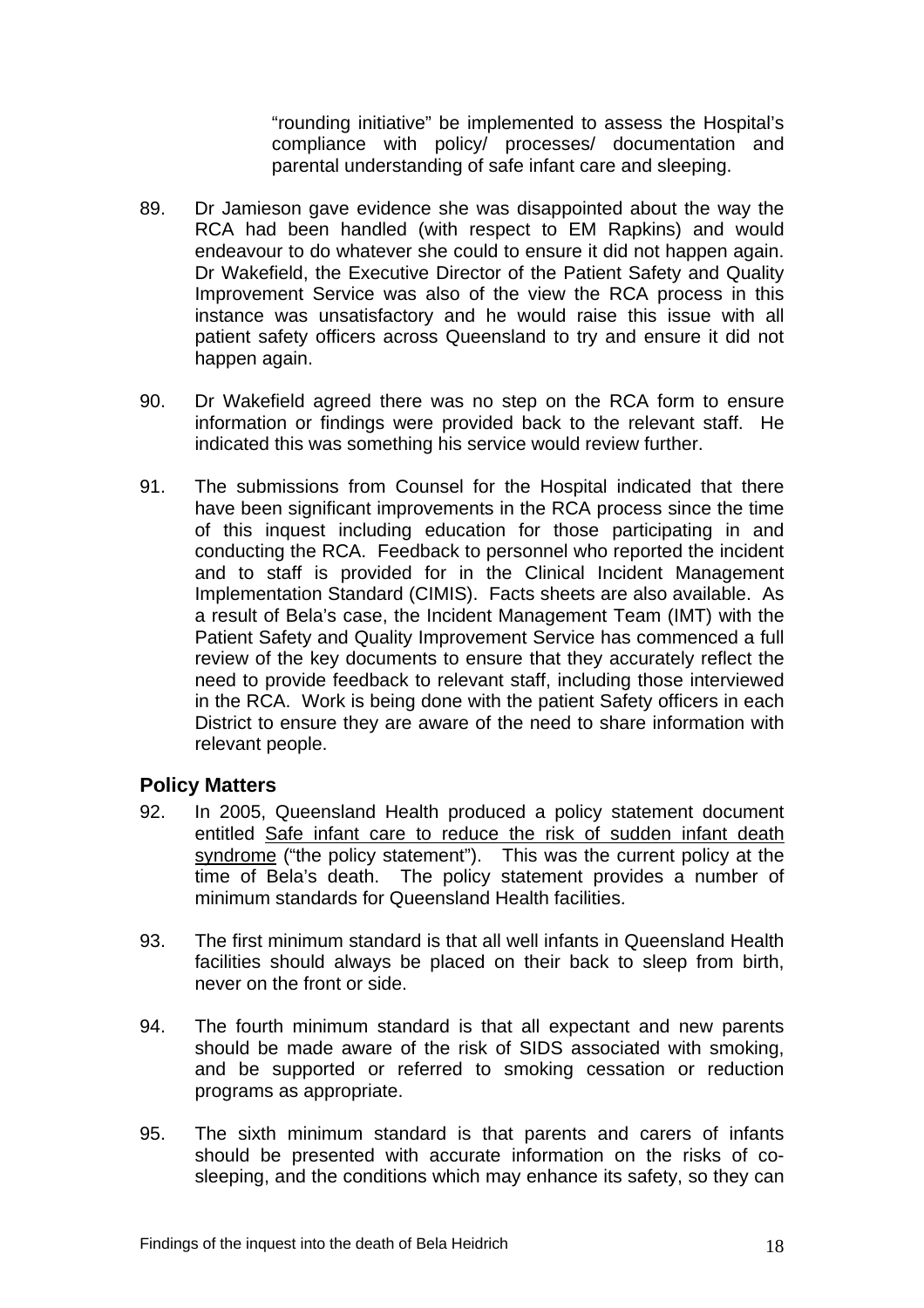make informed decisions regarding sleeping arrangements for their baby.

- 96. The policy statement details the following should occur to co-sleep safely including:
	- (a) Babies should be placed on their back to sleep, never on their tummy or side;
	- (f) Co-sleeping must be avoided where either parent is a smoker, or under the influence of alcohol or drugs or is overly tired
- 97. The policy statement did not contain any information detailing the difference between co-sleeping and bed-sharing, or any information to ensure safe bed-sharing practices.
- 98. SN Mann did not believe she had ever seen a copy of this document. EM Rapkins had not seen a copy of this document. Her experience was that as at February 2008, information regarding co-sleeping was not given to parents.
- 99. As at 2008, a Safe Sleeping for Babies brochure was provided to parents at the antenatal clinic and reinforced and discussed at the 36 week visit. This brochure provided information to reduce the risk of sudden infant death and some information about co-sleeping with strategies for parents to adopt to reduce the risk of sudden infant death and fatal sleeping accidents if they elect to co-sleep. Whilst the brochure used the word "bed-share", it does not provide any information on the issue of bed-sharing as it has been discussed here. The Hospital did not have a specific policy or guidelines issued to staff on the topics of co-sleeping and bed-sharing.
- 100. It was informal practice at the Hospital that when staff were conducting rounds if either a mother and/or infant had fallen asleep in the mother's bed, then the infant would be removed from the bed and placed in their cot. Both EM Rapkins and SN Mann confirmed knowledge of this informal practice; however SN Mann noted the ability to conduct rounds was dependant on the workload of staff.
- 101. In SN Mann's second statement she indicated that as at February 2008, she was not aware of any hospital policy regarding co-sleeping or breastfeeding in bed. She had observed a number of mothers breastfeeding their infants whilst in bed in the wards. EM Rapkins confirmed that no specific information was provided to expectant mothers about the risks of co-sleeping however she assumed mothers would make a link between co-sleeping and its risks on the basis of other information provided to women.
- 102. In November 2008, Queensland Health published an amended policy statement and guidelines entitled "Safe infant care to reduce the risk of sudden unexpected deaths in infancy" (an updated version of the 2005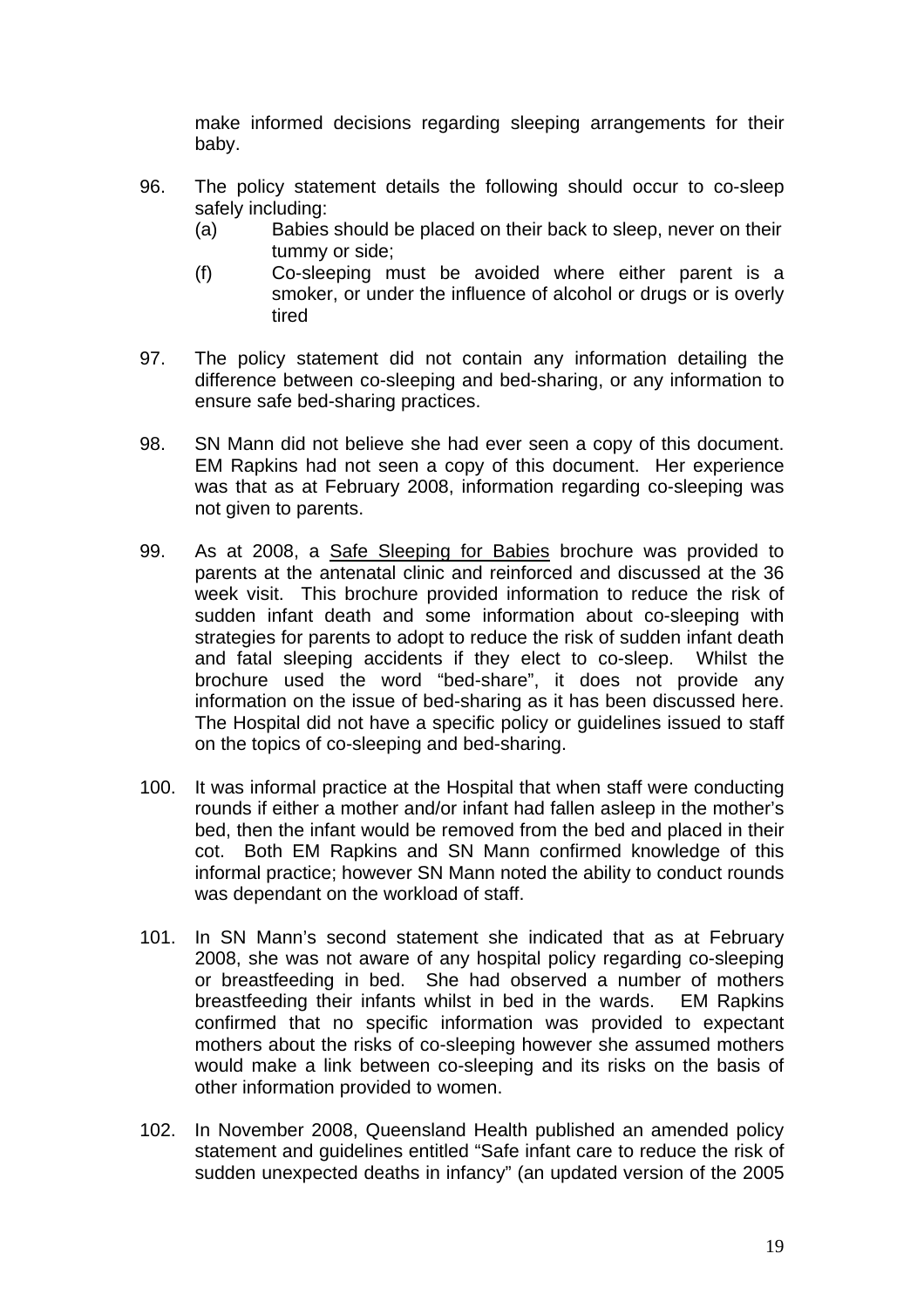document). The 2008 policy statement provides a number of minimum standards to be implemented in all Queensland Health facilities. Some of those standards particularly relate to this matter.

- 103. The first minimum standard is that all well infants in Queensland Health facilities should be placed on their back to sleep from birth, never on the front (tummy) or side.
- 104. The second minimum standard is that all staff members who care for families with young infants should provide parent education about Safe Sleeping recommendations and evidence-based infant care practices.
- 105. The fourth minimum standard is that all expectant and new parents should be made aware of the strong association between smoking and the increased risk of sudden infant death and be supported or referred to smoking cessation or reduction programs as appropriate.
- 106. The fifth minimum standard is that parents and carers of infants should be presented with accurate information about sharing sleep surfaces with their baby including benefits, risks, and strategies to enhance the safety of this environment so that parents and carers can make informed decisions regarding sleeping arrangements for their baby.
- 107. The 2008 policy statement also notes "*evidence suggests many benefits of parents sharing a sleep surface with baby, particularly as a strategy to support breastfeeding and facilitate maternal contact and responsiveness. However, research also clearly shows that sharing a sleep surface with a baby increases the risk of SIDS and fatal sleeping accidents in some circumstances. There is currently insufficient evidence to issue a blanket statement either for or against this practice*".
- 108. The policy statement indicates it is not safe to share a sleep surface with a baby if either parent is a smoker, either parent is under the influence of alcohol and/or illicit drugs, either parent is under the influence of medication that causes sedation or either parent is overly tired or obese.
- 109. The policy statement lists the following strategies to reduce the risk of sudden infant death and fatal sleeping accidents including:
	- If the baby lies on his or her side to breastfeed. the baby should be returned to the supine position for sleep;
	- Sleep the baby beside one parent rather than between two parents;
- 110. As a result of this minimum standard, the 2008 policy statement provides the following guidelines for clinical practice and parent education: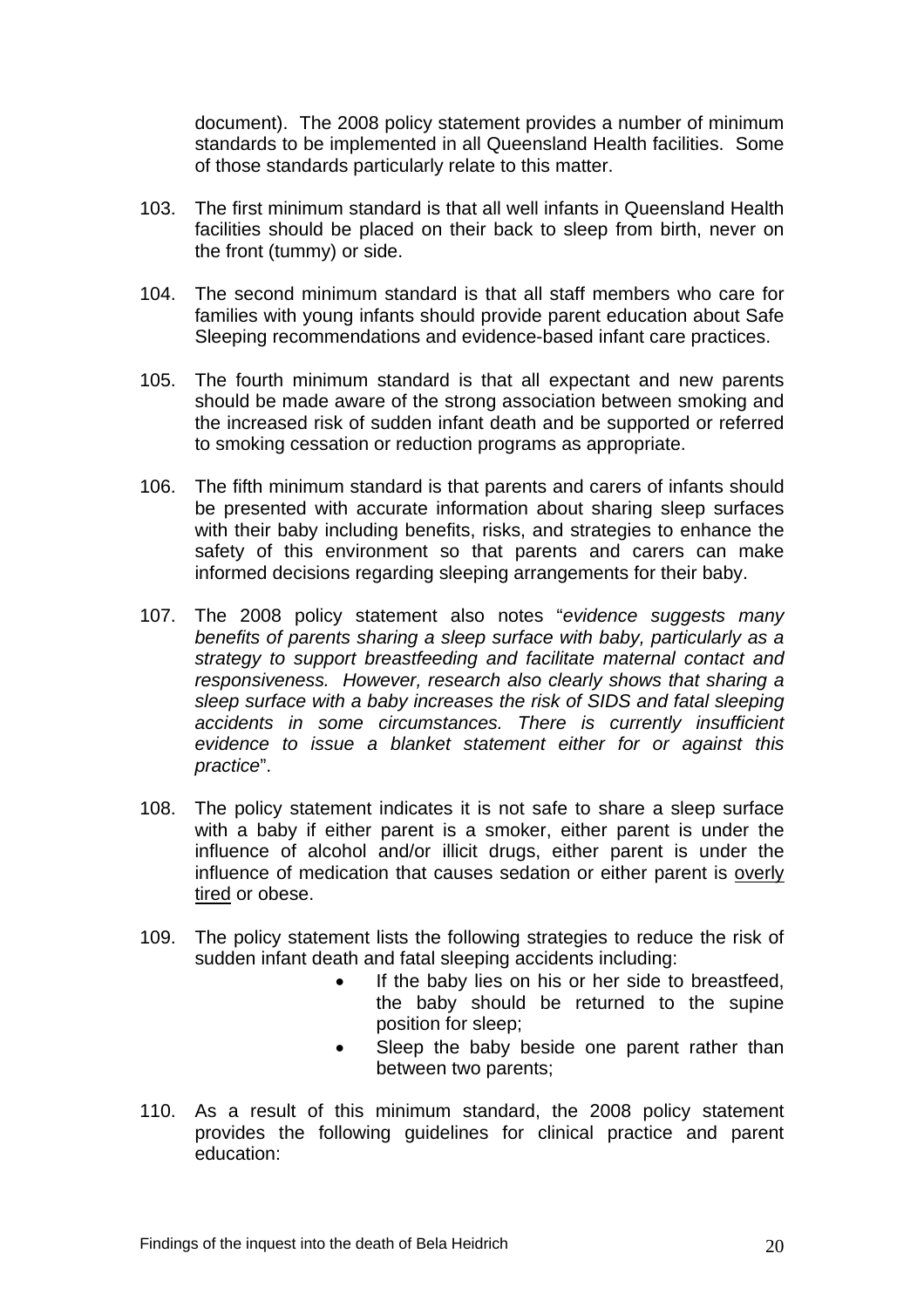- a. Shared sleep environments be discussed with all women antenatally at 36 weeks gestation;
- b. Inpatient facilities should have room-sharing and shared sleep surface (bed-sharing/co-sleeping) policies;
- c. Risk assessment of mothers and babies in hospital, which considers the clinical condition of the mother and baby and the safety of the physical environment should occur prior to mother taking baby into bed for feeding and/or settling to identify level of supervision required until baby is returned to their cot. This assessment should identify risks and specifically address circumstances where co-sleeping is not recommended; and
- d. Discharge planning should include education on these issues.
- 111. Whilst EM Rapkins indicated she had not seen a copy of the 2008 policy statement she confirmed that item "c" was the current practice at the Hospital.
- 112. In September 2009, the Rockhampton Hospital developed a new policy titled Bed-sharing and co-sleeping. This policy provides that a mother may feed, change or nurse her infant in bed however if she is sleepy she is required to return her infant to their own crib (or ask for assistance to do so). The policy notes that breastfeeding lying down is an acceptable practice as long as the mother and infant have been clinically assessed to be physically well and the level of supervision required has been assessed and is provided. The policy also provides that antenatally, women will be given information on SIDS and SUDI followed by a verbal discussion to ensure understanding of the written material.
- 113. The policy details that **in the birth suite**, the baby should be placed with skin to skin contact with the mother for at least 60 minutes however the **mother should be given specific advice regarding the risks of falling asleep whilst feeding or having skin to skin contact and she should be advised to call for assistance if she becomes sleepy.**
- 114. The policy notes that **additional supervision** will be required for bed sharing in the following situations:
	- a. Mothers who are sedated;
	- b. Mothers who are extraordinarily and unusually tired;
	- c. Mothers with a condition that could alter consciousness;
	- d. Mothers with any condition that may affect her ability to respond normally;
	- e. Mothers with any condition that could affect their spatial awareness;
	- f. Maternal or newborn pyrexia;
	- g. Any signs of illness in the mother or infant;
	- h. Mothers who are obese;
	- i. Mothers of multiple infants; and/or
	- j. Mothers who are smokers, substance uses or consume alcohol.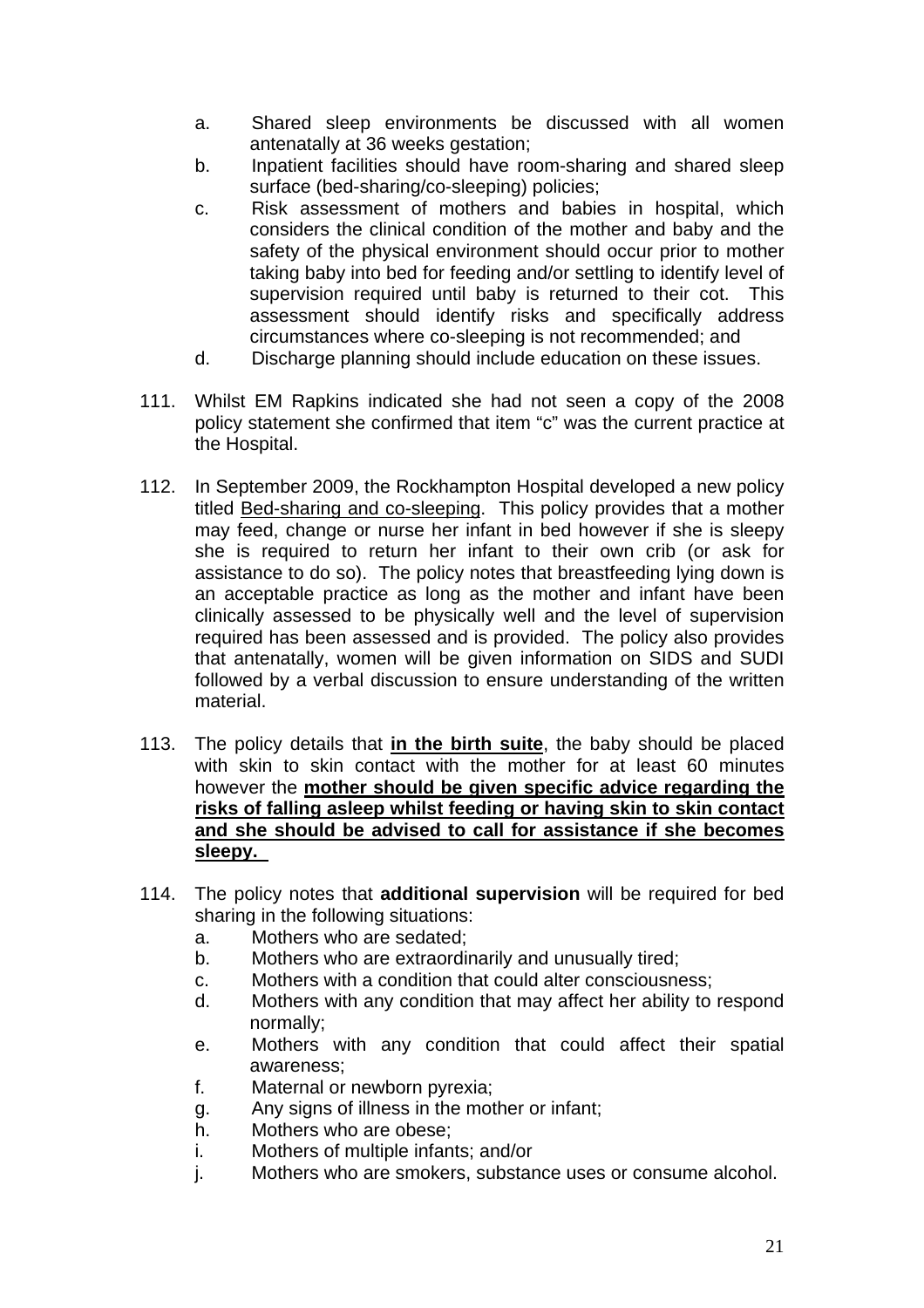- 115. There is no information provided in the policy as to what *additional supervision* is.
- 116. There is provision in the policy which seems to indicate factors to assess the level of supervision required for the mother and infant. Some of the factors for mothers include emergency caesarean section, assisted delivery, sedation in last 4 hours, narcotics administered in last 5 hours, extended labour and maternal fatigue. The policy notes a partner or relative can consent to provide direct supervision as long as they are aware of the risks of the mother falling asleep whilst having skin to skin time and to notify staff of concerns. The policy also notes that "Indirect supervision requires visual observations of baby on a frequent basis, based on clinical judgement."
- 117. Again there is no information provided in the policy as to what *frequent supervision* is.
- 118. The policy also provides the following instructions for when mothers request to bedshare to feed or settle their infants, to be able to provide a safe environment:
	- (i) The midwife/nurse should ensure that the mother is alert, awake and responsible at all times;
	- (ii) Ensure the mother's bed is lowered to its minimal height;
	- (iii) Make sure the infant's head cannot be covered by bed linen and is away from pillows;
	- (iv) Tuck the bed linen under the mattress behind the infant
	- (v) Elevate the bedrails and ensure the buzzer is within the mother's reach;
	- (vi) Bed-sharing should be recorded in the patient's notes;
	- (vii) Handover of care should include information on which women are bed-sharing to allow staff to plan on regular observations to ensure they have not fallen asleep;
	- (viii) The time of these observations should be recorded and signed on the infant feeding chart.
- 119. Dr Jamieson, the Nursing Director of Cluster 1 (including Maternity), agreed that "additional supervision" required interpretation as to what normal supervision would be. She gave evidence the word "additional" is a red flag to the midwife that they need to consider what the increased level of supervision should be. She was of the opinion it is very difficult to be prescriptive in a policy and there needs to be a requirement for professionals to be able to make clinical judgements.
- 120. Dr Jamieson agreed it would be helpful if some sort of training or gathering occur to discuss how the policy should be interpreted to ensure a consistent approach however there is some difficulty in being able to gather all staff working in maternity services due to the nature of the work and the staff.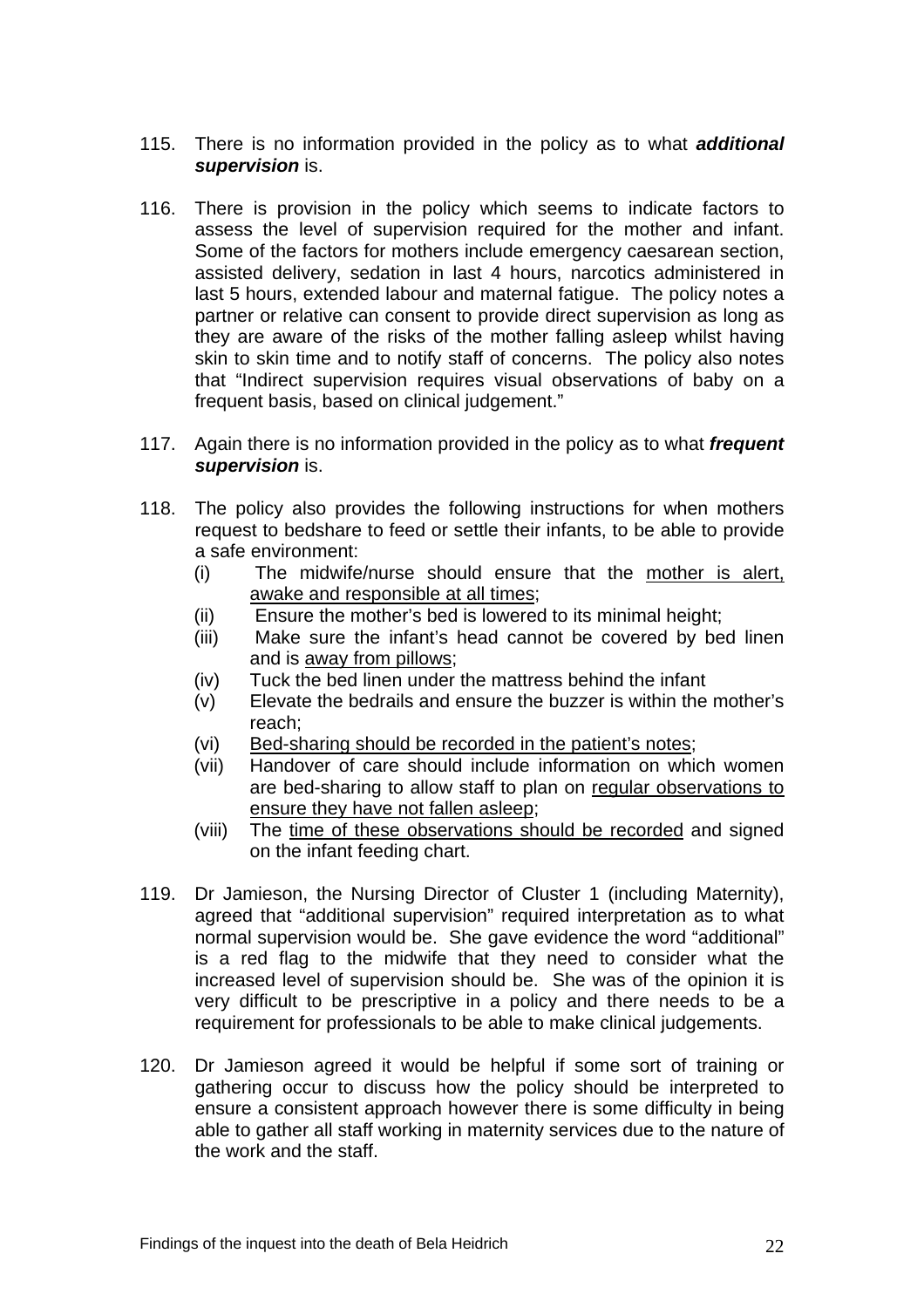- 121. Dr Jamieson agreed that the new policy does not contain information and/or instructions that should be given to the mother when breastfeeding lying down is to occur. Any risk assessment to allow bed-sharing or breastfeeding lying down is to be noted in the medical records however the level of supervision the midwife has determined is necessary is not required to be noted.
- 122. Dr Wakefield gave evidence that problems are created if there is no common understanding of terms. He was of the opinion attempts should be made to try and define these terms, even if it is difficult. Dr Wakefield was also of the view that important information contained in policies needs to be tailored to the "*lowest common denominator*" from an information point of view – i.e. a casual nurse who works one shift in the area.
- 123. SN Mann was asked about the Hospital's new policies and procedures. Despite not having worked in the maternity wards for 12 months she was aware there was a new Hospital policy however she had not read the policy. She was aware the frequency of checking mothers who were breastfeeding lying down had increased and that mothers are encouraged to breastfeed sitting up.
- 124. EM Rapkins gave evidence that the practice of removing infants when co-sleeping had occurred still continued however the mother would now be reminded this was not a safe practice. She confirmed she had been notified of the new policies and procedures and was familiar with these documents. She stated that the current practice is to provide mothers with information about bed-sharing and co-sleeping and they are advised co-sleeping is not acceptable. She was of the opinion no information had been provided as to what '*frequent observation*' or '*additional supervision'* entails.
- 125. Since 2009, the Rockhampton Hospital District now distributes a brochure titled Baby Safety and security within the Hospital environment to parents. In particular, this brochure notes: "*Sharing your bed with your baby for the purposes of sleeping is not an accepted practice within the hospital or home environment, due to the risks of suffocation or injury. Please return your baby to the cot after feeding. Ideally you should be feeding and comforting your baby sitting up on the bed or chair*." This locally generated brochure seems to be more conservative than the state-wide policy and perhaps should be considered for inclusion in the policy.
- 126. As a result of the RCA and amendments to the Hospital's policy, auditing was undertaken by the Hospital to check staff's knowledge of breastfeeding policy, supervision of breastfeeding of mothers in bed, rounding to prevent co-sleeping, the clinical pathway care component is signed in relation to the education for safe sleeping, baby safety brochure is at the mother's bedside, the baby is in a safe sleeping position, mother feeding in safe posture or supervised, staff able to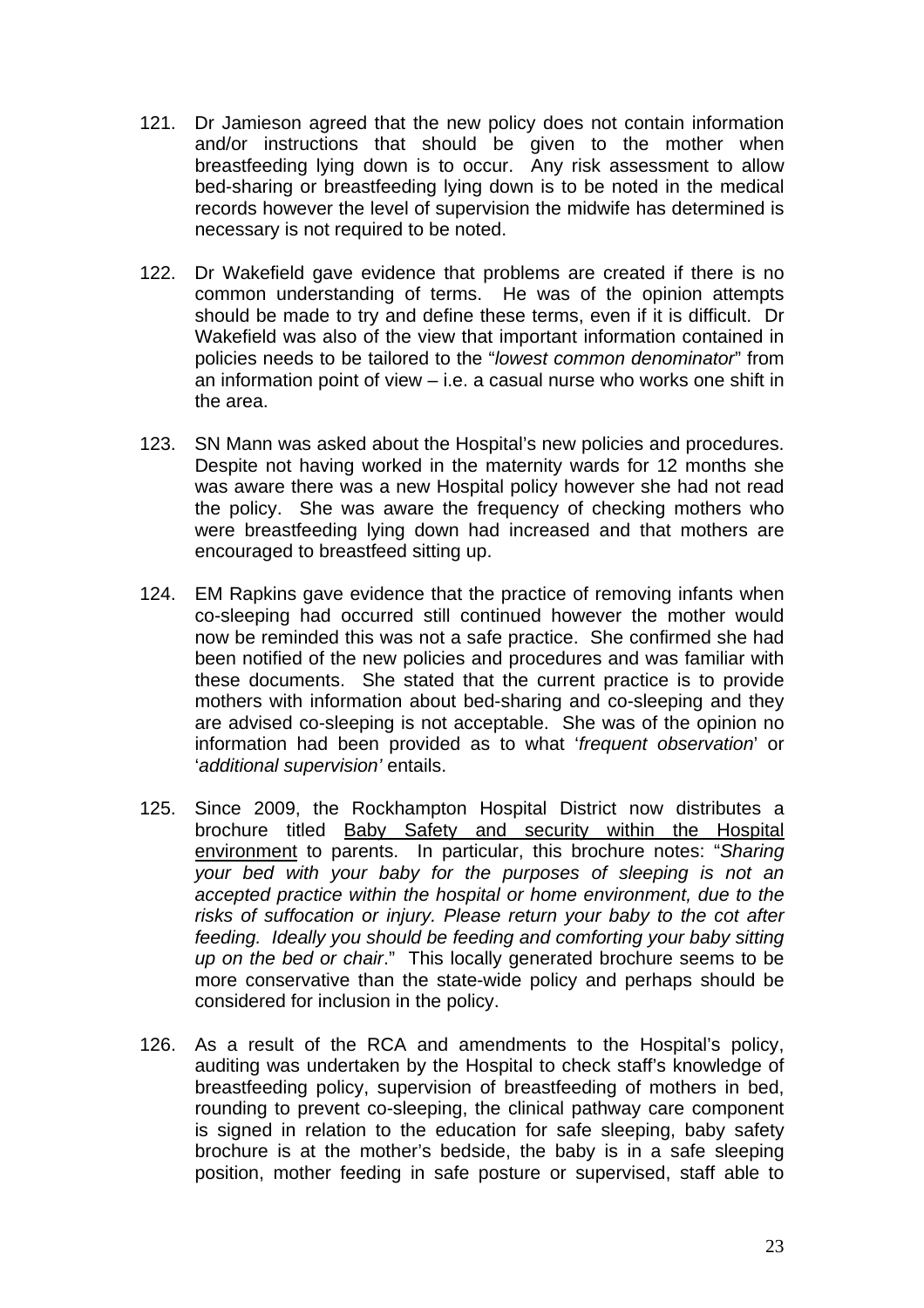describe content of breastfeeding policy re safe feeding positions, uses bedside brochure to educate mother about infant safety, encourages all women to sit up for breastfeed or provide supervision if unable to do so and regularly makes rounds on postnatal ward to ensure mothers and babies are not co-sleeping.

- 127. Audits were conducted monthly from February 2009 until February 2010. Dr Jamieson gave evidence that at least from late 2009, compliance was quite high.
- 128. Dr Jamieson explained that the Maternity Unit has more than 50 policies. Policies are disseminated to new staff during their induction period. There is no sign off requirement or competency based assessment on new policies. New policies are disseminated to existing staff via email and the relevant Nurse Unit Manager.
- 129. Dr Jamieson also indicated during evidence that currently extra staff are allocated on days when planned caesarean sections take place. She explained these mothers generally have to breastfeed lying down so an Assistant in Nursing is rostered on to provide direct supervision to these mothers. Dr Jamieson stated that the sensible approach would be to focus on the education of mothers about the risks and dangers of bed-sharing, particularly that co-sleeping can occur.
- 130. Counsel for the Hospital conceded in submissions that there is currently no state-wide Queensland Health policy in relation to the documenting of medical records including the noting of times and each Health Service District have their own policies and procedures to ensure the accurate documentation in medical charts. The recording of times and dates is seen as an important issue in this regard. There is ongoing staff education in relation to documenting medical records.
- 131. Dr Wakefield suggested in his evidence that medical records could be formatted so that staff are required to record the time the entry was made and the time the actual assessment or task took place.

#### **Expert opinion on whether the subsequent changes to the Hospital's policy sufficient?**

- 132. In her report Professor Homer commented that the "policy changes predominantly relate to additional and/or clear information about safe sleeping and co-sleeping practices. These are impressive and address well issues of co-sleeping and sharing sleep surfaces."
- 133. Professor Homer was asked about "frequent" and "intermittent" supervision. She indicated that they mean different things to different staff and the definition would depend on what was being supervised. Professor Homer and Ms Lewis were of the opinion that the policy does not provide information about what additional supervision is.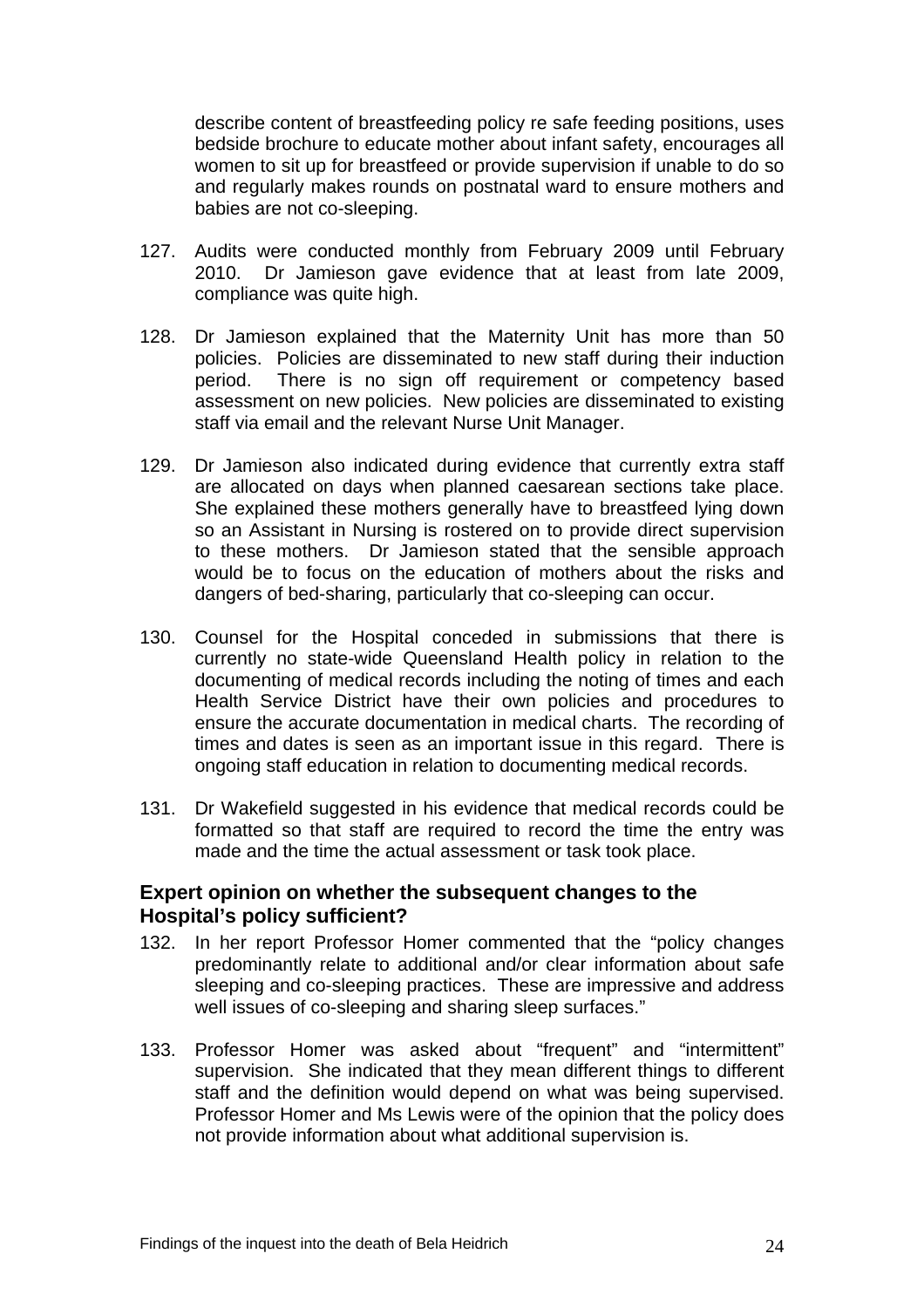- 134. Professor Homer was also not sure what the definition of "extraordinarily and unusually tired" was intended to be. She was not sure whether this was a comparison to other mothers or compared to other times in the particular mother's life. Ms Lewis was also concerned in relation to the lack of definition of this phrase and challenges in interpretation.
- 135. Ms Lewis was also of the opinion that the policy should be clearer in terms of the information provided to mothers to ensure they are aware to contact the midwife by using the buzzer if the are tired or sleepy. Further, that if the mother was sedated or risk of falling asleep there should be direct supervision.
- 136. Professor Homer was of the opinion that the Breastfeeding brochure currently provided to parents, stating that sharing bed with baby for purpose of sleeping is not acceptable at home or in hospital due to risks of suffocation or injury, is sensible advice to be provided to parents. Ms Lewis was of the opinion that the information should be more explicit regarding the dangers of lying down with a baby in that you are more likely to fall asleep.
- 137. Both experts agreed that staff training on the new policy was of paramount importance.

### **Previous Similar Death - Arisa Huber Findings**

- 138. In 2006, the Deputy State Coroner held an inquest into the death of Arisa Huber, a newborn child who died at the Mater Mother's Hospital on 18/8/05. On 16/8/05, Arisa's mother had a relatively sleepless night, attending to and feeding Arisa. The Deputy State Coroner's findings detail that Arisa was placed in the bed with her mother on several occasions. Neither of Arisa's parents had been advised of any dangers to Arisa in having her bed-share or co-sleep.
- 140. The Deputy State Coroner found that Arisa had been left in bed with her mother between 5.00am and 6.45am without any supervision. Arisa was found at 6.50am on 17 August 2005 intensely cyanosed, pulseless and apnoeic. Arisa was resuscitated, taken to intensive care and ventilated however she passed away on 18 August 2005.
- 141. Following Arisa's death, the Mater Hospital reviewed and refined its policy on bed-sharing and co-sleeping. The new policy states that it is not safe to breastfed in bed where the mother is sedated; extraordinarily tired; has a condition that may later affect consciousness; has a condition that may affect spatial awareness; the infant has a fever or illness; the mother is very obese; the mother has multiple babies; the mother is a smoker, known substance abuser or known to consume alcohol.
- 142. The Deputy State Coroner was of the opinion that the safest option appeared to be the option subsequently adopted by the Mater Hospital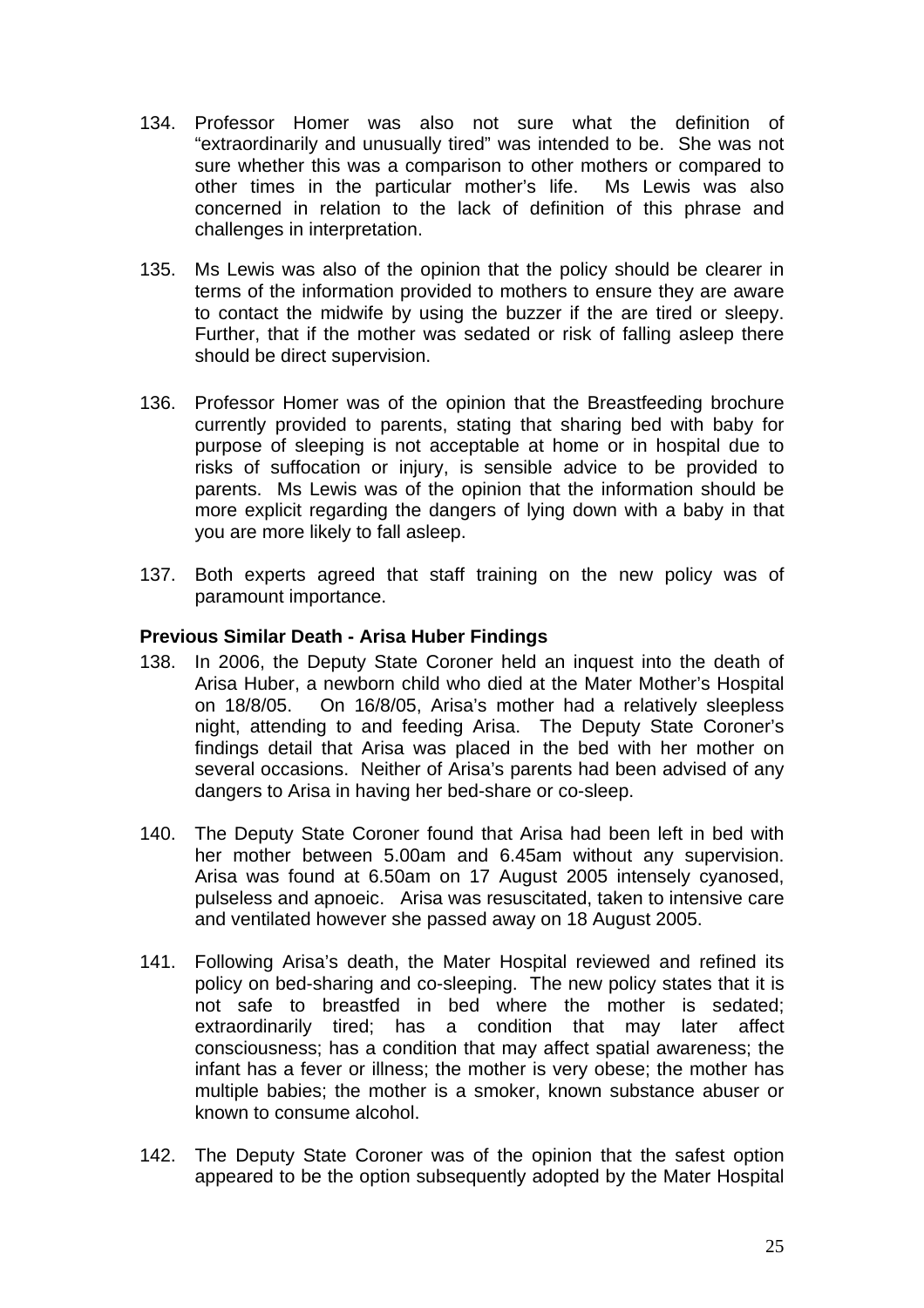following Arisa's death, which does not recommend co-sleeping but which supports breastfeeding, including in bed, where it is safe to do so.

143. The inquest highlighted the potential dangers of mothers affected by medication and extremely tired, bed-sharing with their newborn infants. The Deputy State Coroner's findings were delivered on 6 November 2007 and were forwarded to the Minister for Health and the Director-General of the Department of Health on 19 November 2007.

#### **Action/s taken by Queensland Health as a result of the Arisa Huber Findings**

- 144. The Patient Safety and Quality Improvement Service (known as the Patient Safety Centre in 2008) is a Queensland Health service designed to improve patient safety, which aims to reduce the adverse events that occur in the health care system. This service has one full time project officer dedicated to coronial management. This project officer's responsibilities include the prompt response by Queensland Health to related coroner's recommendations and sharing information regarding lessons learned from the coronial system.
- 145. Where no comment by Coroners as to the extent of the application of a recommendation, an assessment is made by the Patient Safety and Quality Improvement Service as to whether the recommendation applies state-wide or not.
- 146. Dr Wakefield indicated that the Arisa Huber findings were interpreted to apply only to the Mater Mother's Hospital and therefore the comments were forwarded to that facility only for action. However Dr Wakefield noted in addition to this, state-wide action was occurring and a statewide policy Safe infant care to reduce the Risk of Sudden Unexpected Deaths in Infancy was produced in November 2008. The Child Health and Safety Branch, which conducted this review, was provided with a copy of the Huber findings to assist in the formulation of the 2008 policy statement. The Mater Mother's Hospital's policy is relatively comprehensive and the medical notes folder now contains a table to record the bed-sharing supervision level (intermittent, frequent, constant supervision), the location of the baby and the activity of baby.
- 147. He was of the opinion the two Queensland Health policy statements (dated 2005 and 2008) are mandatory to Queensland Health facilities and not optional. Dr Wakefield gave evidence about other methods for distributing information to Queensland Health. The Patient Safety and Quality Improvement Service distribute newsletters on various topics to staff. Another method is an Alert which is a more serious notification however these are only distributed when a solution is known. Dr Wakefield also spoke of a search engine that is currently being developed within Queensland Health where employees are able to type in a topic or a problem and find links to incidents, RCA's and inquest findings. Dr Wakefield also advised that providing staff with a half to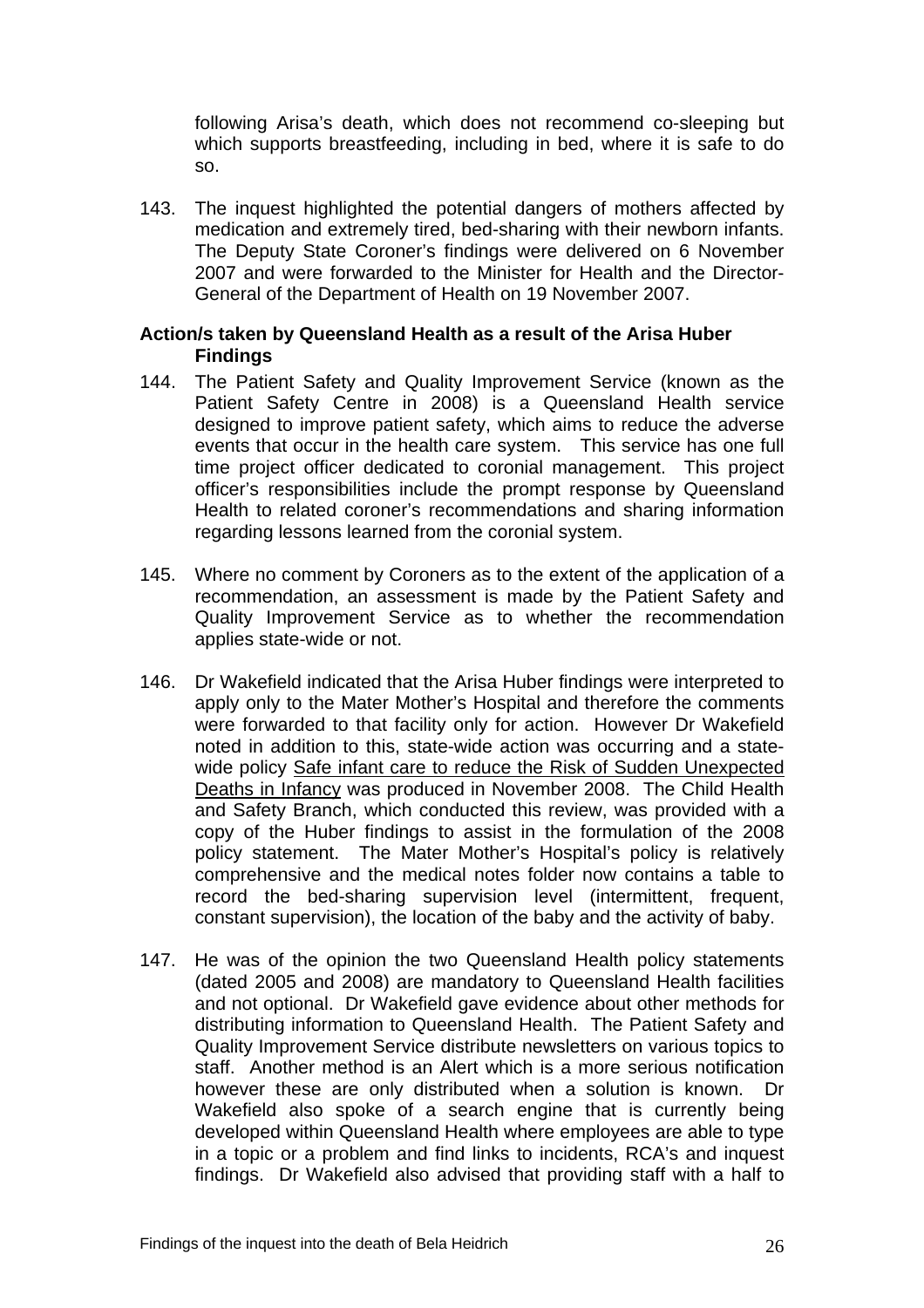two page summary of inquest findings would be a good idea to disseminate issues and he was then in negotiations with the Office of the State Coroner in relation to determining the appropriate person to provide these summaries.

- 148. Dr Wakefield also indicated there are the following actions currently occurring in Queensland Health:
	- Development of a Queensland Health state-wide Breastfeeding Policy which covers the risk factors associated with new mothers breastfeeding in bed;
	- Foundation of the Queensland Maternal and Perinatal Council which provides another important mechanism to review all paediatric deaths and make recommendations for improvement in service safety and quality; and
	- Negotiations to develop a Patient Safety Notice highlighting the issue of safe sleeping practices for newborns and more specifically accidental deaths occurring in the context of associated risk factors for new mothers.
- 149. In September 2010, the QPQIS issued a Patient Safety Notice warning that there was an urgent need for health care workers who have responsibility for caring for mothers and their infants to have greater awareness for the need for assessment of maternal capacity and subsequent infant observations for optimal safety where mothers and babies are sharing sleep surfaces.
- 150. The Manager of the Clinical Governance and Quality Systems Unit provided information that the findings from the Huber inquest were disseminated to the Maternity Unit in Rockhampton by the District Director of Nursing in July 2008. The Maternity Unit Nurse Manager advised she was not aware of the findings of this inquest until after Bela Heidrich's death. The Maternity Unit Nurse Manager was the person responsible for disseminating information to the staff who work in maternity services and providing their education.
- 151. Dr Jamieson was asked what processes were currently in place to ensure that coronial findings are disseminated. She indicated the Central Queensland Nursing executive committee are often provided with information which is then passed on to Nurse Unit Managers to disseminate. There is also a state wide Director of Nursing meeting which is held monthly that discusses matters where there is a need for state-wide awareness. Dr Jamieson indicated the Rockhampton Hospital is very dependent on state-wide information being filtered down to their level in relation to possible policy changes (from either inquests or RCA's etc).

#### **Issues**

152. It is clear that Bela's death has had a significant impact on Bela's parents, her extended family and the nurses who cared for Zelia and Bela.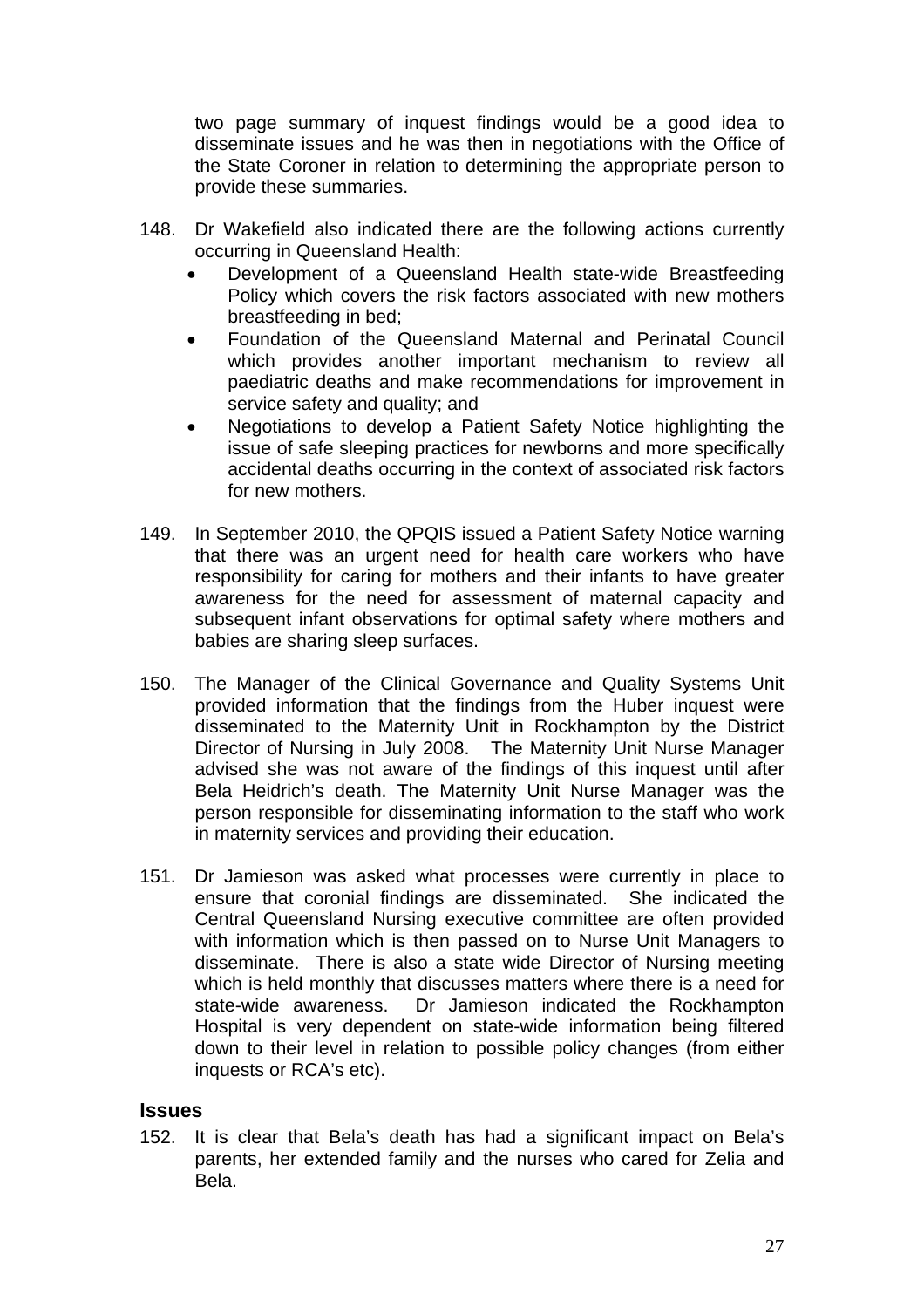- 153. I am satisfied that Zelia gave full and frank evidence and made appropriate concessions in relation to particular points in which she could not recall.
- 154. EM Rapkins attempted to give full and frank evidence. She was, however, hindered to some extent by the passage of time since Bela's death, the medical records (which detailed several events as occurring at different times) and, in some instances, she was unable to recall exactly what she did and had to rely on her usual practice.
- 155. Given that the medical notes are not precise as to time, it is appropriate that they be used in this regard as an approximation only. It was evident that different staff have different practices in relation to noting the time in the medical records. Some practitioners note the time they make the notes (which may refer to an assessment that took place earlier), whereas other practitioners refer to the time of the assessment, even if the notes are made some time after the event. This clearly creates confusion in accurate interpretation of the medical notes.

#### **(A) whether anything during Zelia's labour that could've contributed to Bela's outcome;**

156. Considering the AGPAR results, Dr Buxton's evidence and that of the expert midwives, it is clear that Bela was well following birth and that there were no issues arising from the labour which contributed to death.

#### **(B) whether the decision to allow Zelia to breastfeed in bed was appropriate in the circumstances;**

- 157. I am satisfied on the evidence that at about 3.10am after Bela received her vaccination, Zelia breastfed her for about 50 minutes. Andrew and Samarah left the hospital after that feed, around 4am.
- 158. Given that Zelia did not hear the discussion that occurred between EM Rapkins and Andrew and Samarah before they left the Hospital, the information they said was given was unlikely to have had any affect on Zelia's conduct of the second breastfeed. It is therefore unnecessary for any findings to be made as to the exact content of the statements made by EM Rapkins to Andrew and Samarah.
- 159. I am further satisfied that the second breastfeed commenced at some point between 4am and 4.30am after EM Rapkins took Bela for a period of 10 to 15 minutes, most likely the second breastfeed commenced between 4.15am and 4.30am.
- 160. There is a conflict as to Zelia's state at that time and the instructions provided at the commencement of the second breastfeed. It is likely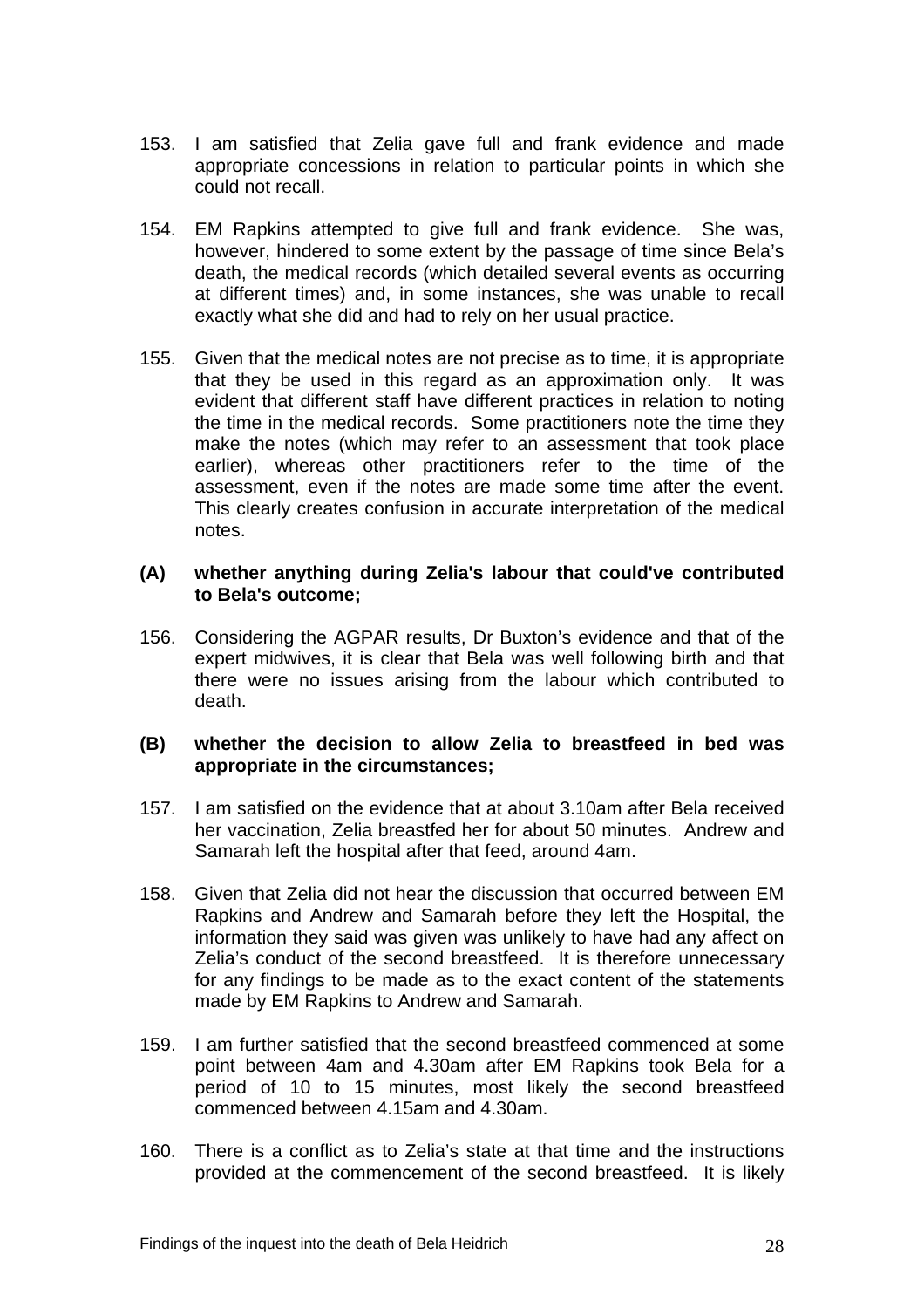Zelia was dozing rather than being fast asleep prior to EM Rapkins returning to the room with Bela. I am satisfied that whilst the nurses have both assessed Zelia as not extraordinarily tired or exhausted based on their clinical experience, but it is clear from the evidence from other witnesses that Zelia was not awake and alert as described by EM Rapkins. It is clear that she was drowsy at best – very tired at worst, sleeping from time to time and not confident about feeding.

- 161. I am satisfied that no information was given to Zelia by EM Rapkins about whether or not she could sleep or any information about using the buzzer if she was tired or required assistance. Given the absence of this information, it is apparent that Zelia was not aware that she could not sleep. Given her position in the bed and her tired state, it was no surprise that she did fall asleep.
- 162. It is clear on the evidence that it was appropriate and within policy guidelines at the time for Zelia to breastfeed in bed. Further, it was appropriate taking into account Zelia's comfort. The fact of breastfeeding lying down in bed was also within practice and policy guidelines at the time of the incident but the evidence relating to supervision required in these circumstances differed.

#### **(C) whether appropriate monitoring was conducted of Zelia and Bela when they were breastfeeding in bed;**

- 163. The evidence of Zelia is that she went straight to sleep almost immediately after commencing the second breastfeed. Zelia has a clear recollection of this, and is clearly distraught this action is likely to have contributed to Bela's death. Zelia conceded that a check or checks may have occurred, but she cannot remember them, probably due to being asleep.
- 164. I am satisfied on the evidence that the MET call was made at approximately 5.32am. In light of Zelia's condition and the position in which she was feeding, the supervision provided by EM Rapkins was inadequate. Even if Zelia only breastfed for an hour (it could have been up to 1 hr and 15 mins), and EM Rapkins checked on her within the first 15 – 20 minutes, this would suggest Zelia then breastfed for at least a further 35 (to 50) minutes without any further supervision. Both Professor Homer and Ms Lewis were of the view checks conducted at intervals longer than 30 minutes were inappropriate. It is doubtful that Zelia and Bela were intentionally forgotten however it would seem that in dealing with Patient B and the phone system issues, in addition to a call from Patient A, both SN Mann and EM Rapkins were distracted and possibly required further assistance.
- 165. Given the evidence of Dr Buxton, Bela passed away, at a minimum, 10 minutes before she was discovered, however it was more likely she had been deceased for a period of 15 to 20 minutes prior to being discovered.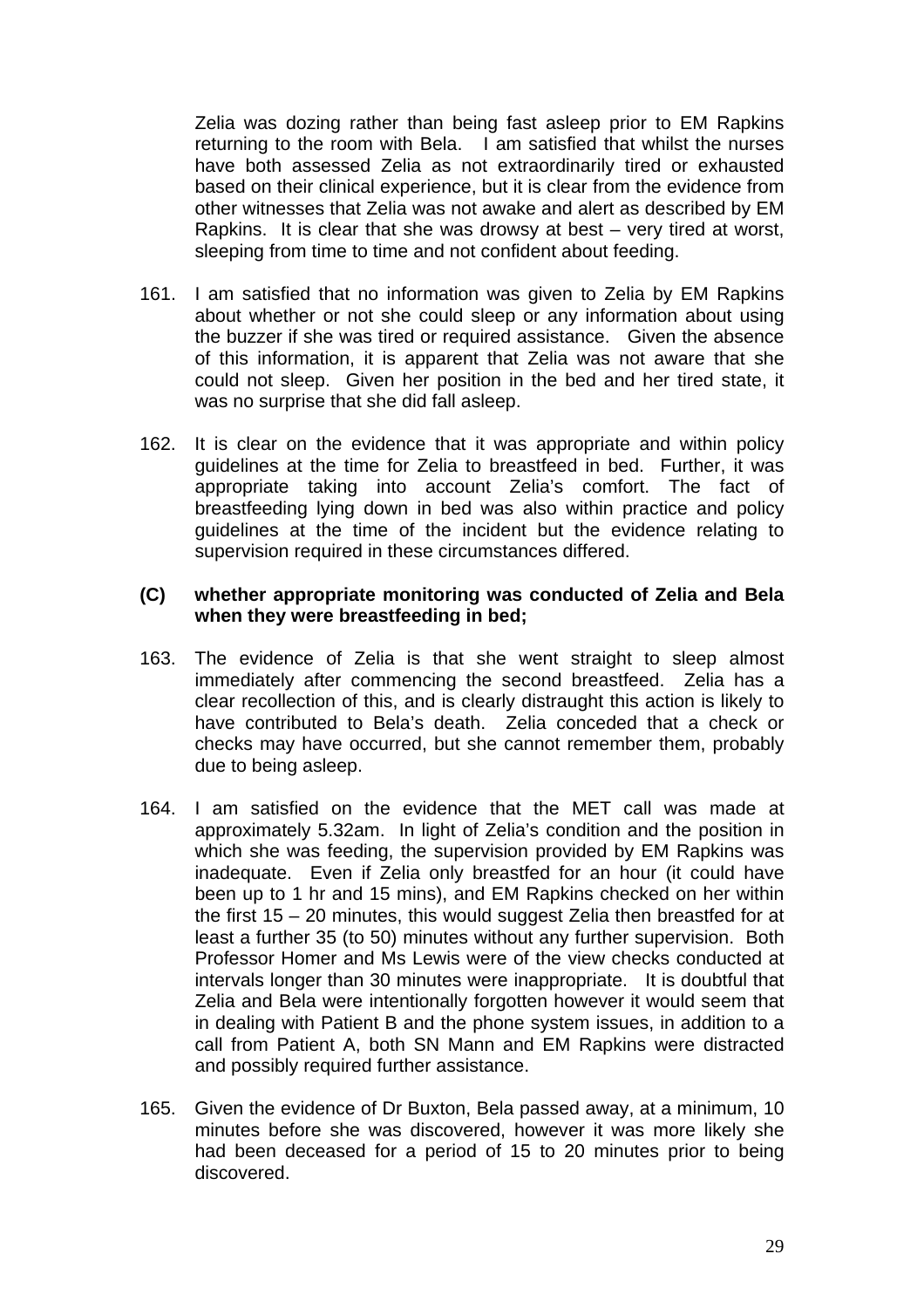- 166. The policy position is that bed-sharing, particularly breastfeeding lying down, is appropriate providing clear instructions are provided, the appropriate set-up is adopted and the appropriate level of supervision is provided. It is common sense that a person lying down is more prone to fall asleep than a person sitting up, therefore requiring more supervision.
- 167. The comments made by EM Rapkins that it was likely that Zelia was going to fall asleep and that she would return Bela to the cot, indicate she did consider co-sleeping was likely to occur and in that instance more supervision or alternatively, more information about the dangers of co-sleeping should have been provided to Zelia.
- 168. Given the conflicting evidence of the experts regarding the use of the pillow, the lack of clear policy/literature on this topic, and the evidence that use of a pillow in these circumstances is common practice in hospitals, it is apparent that further research and discussion amongst the midwifery and obstetrics profession needs to be conducted in relation to this issue in order to ensure safety of infants.
- 169. No party made any submissions that nurse/s should be referred for disciplinary action and I do not consider that course appropriate in circumstances of this matter.

#### **(D) whether appropriate policies and procedures were in place at the time with respect to this issue, and whether appropriate changes to the policies have now been put in place by the hospital**

- 170. It would appear that the 2005 policy statement was not in effect followed because as at February 2008, parents and carers of infants were unlikely to have been presented with accurate information on the risks of co-sleeping and the conditions which would enhance the safety of co-sleeping. Further, the nurses involved in this matter did not have direct knowledge of the policy at the time.
- 171. Whilst the RCA process was instrumental in determining what action needed to be taken to address issues for the future, the Hospital failed to provide EM Rapkins with information regarding the RCA process and the support she required. It is unacceptable that she was required to participate in the process without access to Zelia and Bela's medical records without notice or support and received no feedback from the RCA. Further, SN Mann should have been included in the RCA process.
- 172. Following the RCA, the Hospital took appropriate steps to develop and implement a new policy and conducted auditing to ensure the policy was informed to, understood by, and being used by the staff. This procedure needs to be adopted for all new and amended policies.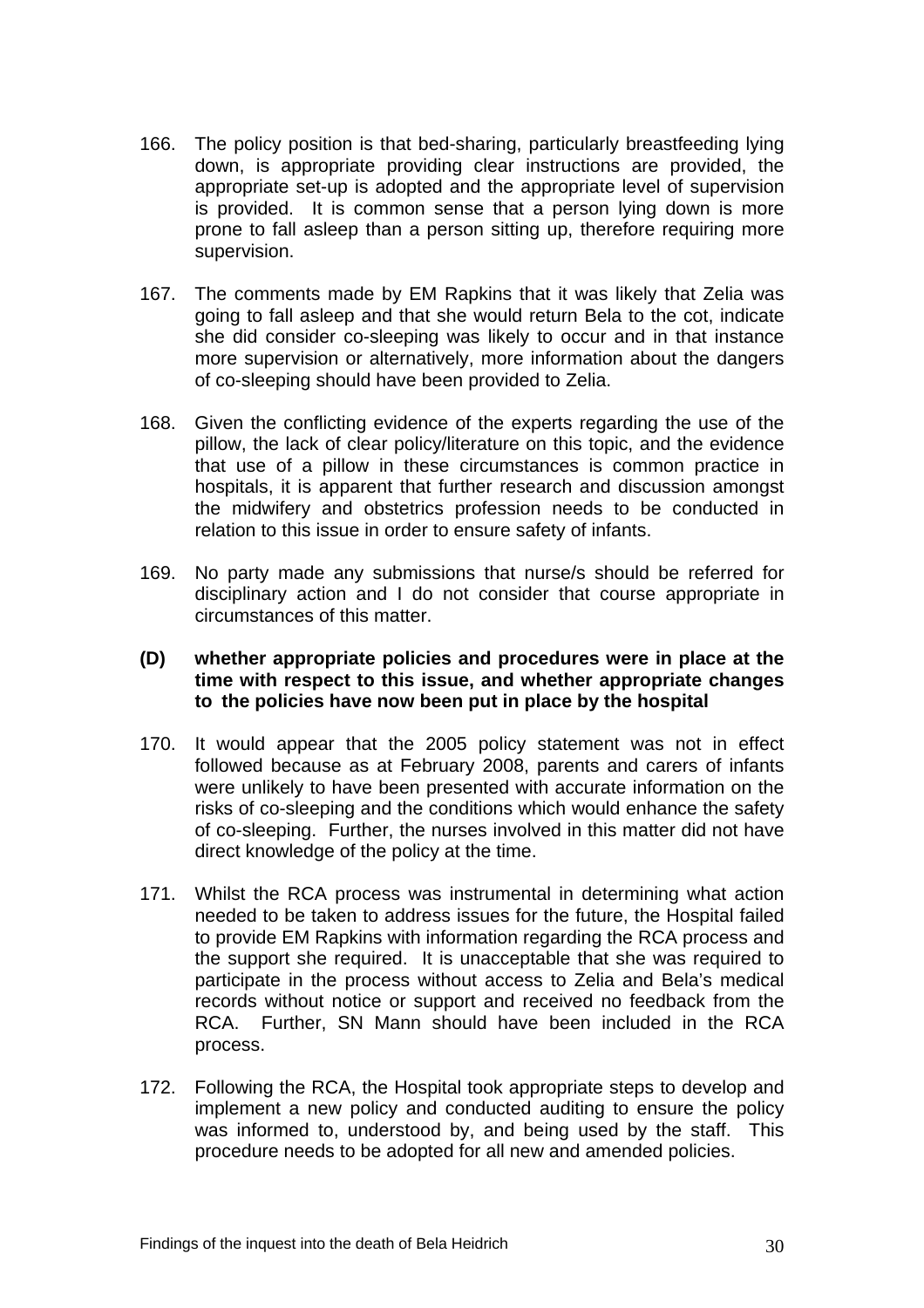- 173. However, the evidence from the experts and EM Rapkins was that the levels of supervision detailed in the policy were unclear and requires midwives to interpret the policy which may occur in a way which is not consistent. Further development and training is required on this issue.
- 174. During the course of the Inquest, it became apparent that there had been another death in similar circumstances in southeast Queensland since the time of Bela's death. Given that three newborn deaths have occurred at three different hospitals within Queensland, in very similar circumstances, it is vital that every possible step be taken by Queensland Health to ensure a similar death does not occur in the future. Best practice policies should be implemented across the State and private hospital systems as a matter of priority.

# *FORMAL FINDINGS*

175. I am required to find, so far as has been proved on the evidence, who the deceased person was and when, where and how the person came by their death. After consideration of all of the evidence and exhibited material, I make the following findings:

 **Identity of the deceased person**– The deceased person was Bela Heidrich born on the 28<sup>th</sup> February 2008.

 **Place of death** –Bela died at the Rockhampton Hospital, Canning Street, Rockhampton.

 **Date of death** – Bela died on 28 February 2008.

 **Cause of death** –The formal cause of death was due to mechanical asphyxia due to or as a consequence of over-laying. Bela died while she was bed-sharing with her mother in the hours following birth for the purposes of breastfeeding during which her mother fell asleep.

# *RECOMMENDATIONS*

- 176. I thank the parties for the submissions made regarding recommendations which were of significant assistance. I have adopted some of the recommendations proposed in those submissions.
- 177. I make the following comments by way of recommendations pursuant to section 46 of the Coroners' Act to assist to prevent similar occurrences in the future and in the interests of public safety. To the extent that the parties have already taken remedial action, the court expects that those actions are bona fide and implemented long term.

# **IT IS RECOMMENDED:**

**1. That all Queensland Health facilities that provide birthing services be provided with a summary of events in relation to the three deaths that have occurred in similar circumstances to ensure staff are aware of the potential dangers of bed-sharing.**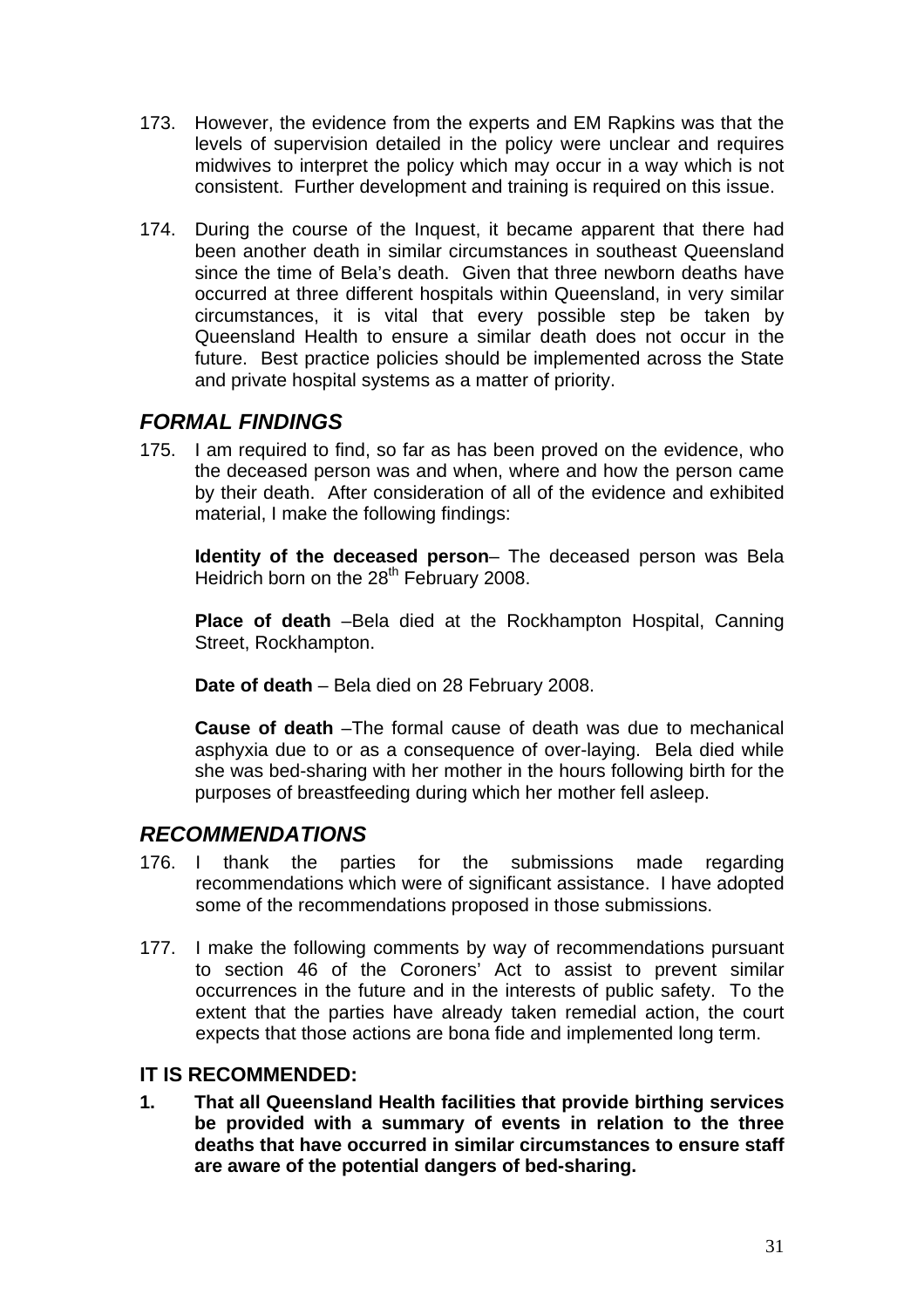- **2. That all Queensland Health facilities that provide birthing services have a specific policy that covers the topics of co-sleeping and bed-sharing. These policies should be easily understood by staff and clearly match the level of supervision to patient needs.**
- **3. That Queensland Health consider whether the exisiting policy should require the following steps be taken before breastfeeding lying down occurs:** 
	- **(a) That a risk assessment be conducted to consider the condition of the mother, in particular that she is lucid and awake and that this is noted in the patient's medical records;**
	- **(b) That the mother be given some information about the dangers of falling asleep and be provided with a buzzer to be able to contact staff in the event she becomes tired, the baby has stopped feeding or is unsettled; and**
	- **(c) That a determination be made about the level of supervision required and this be noted in the patient's medical records.**
- **4. That every prospective parent in Queensland be provided with specific information both orally and in written form in relation to SIDS/SUDI, bed-sharing (with specific reference to breastfeeding lying down), co-sleeping and the risks and dangers associated with each and steps that can be taken to bed-share and/or cosleep more safely. This information should be provided during the antenatal period, at hospital prior/during the first feed and during the postnatal period prior to discharge.**
- **5. That further consideration be given to framing the various levels of supervision referred to in the breastfeeding policy to ensure consistent approaches by nursing staff, and that training occur on new information.**
- **6. That Queensland Health give consideration to adopting the procedure used by the Mater Mother's Hospital, Brisbane, where the medical notes accurately record bed-sharing, the location of the baby and the infant's activity.**
- **7. That Queensland Health conduct further examination into the appropriateness of student midwives and endorsed midwives both being required to work a full case load. Consideration should be given to ensuring appropriate time is set aside for the supervision and training of the student midwife in the ward.**
- **8. That Rockhampton Hospital ensure that all recommendations of the RCA have been implemented.**
- **9. That Queensland Health ensure that the RCA process includes providing feedback to staff involved in the incident being investigated.**